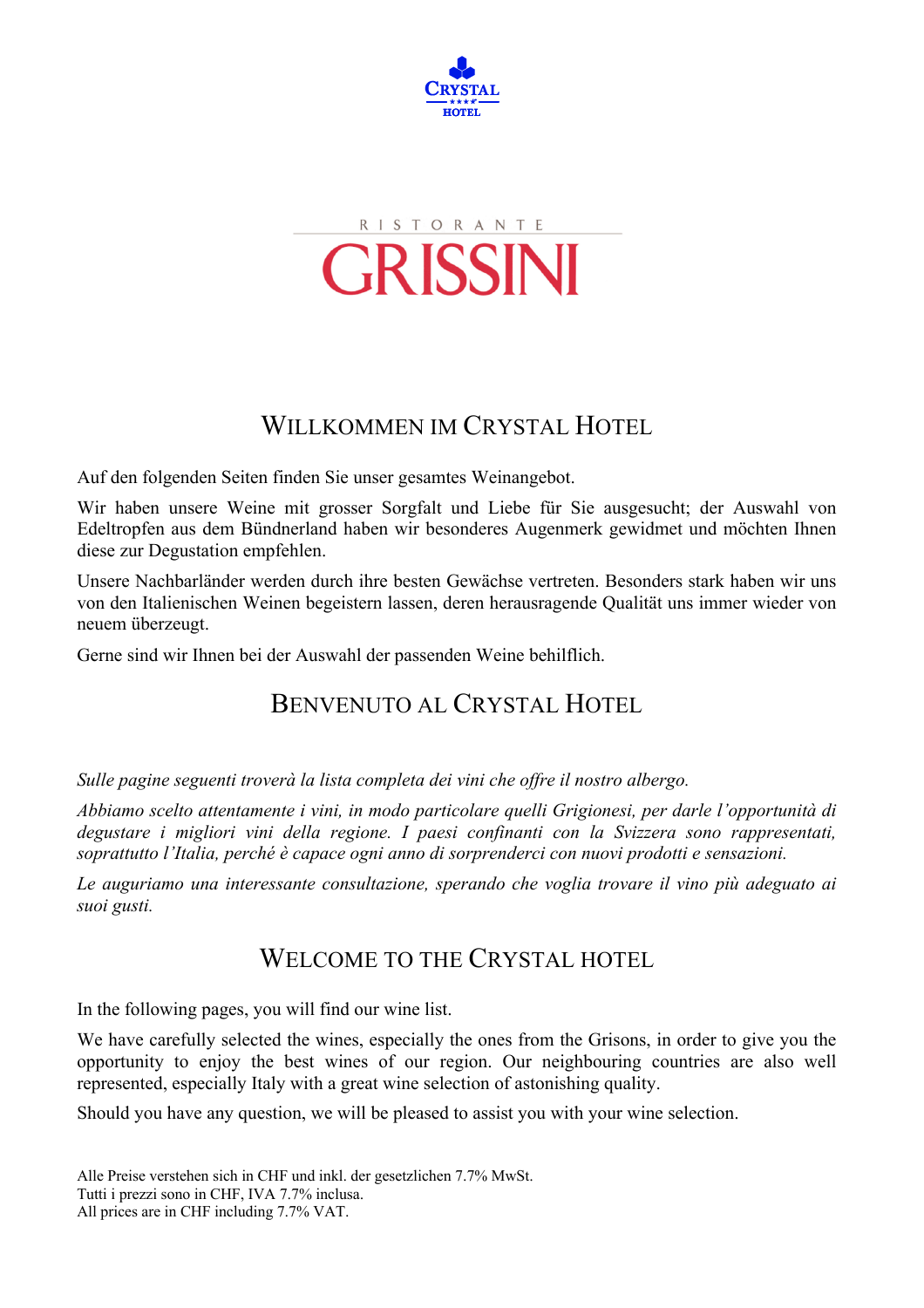

#### CHAMPAGNER

| <b>BRUTS</b>                                    |             | 37.5cl        | 75cl   | 150c1             |
|-------------------------------------------------|-------------|---------------|--------|-------------------|
| Laurent-Perrier La Cuvée                        |             | 59.00         | 105.00 | 220.00            |
|                                                 |             |               |        |                   |
| <b>GRANDES CUVÉES</b>                           |             | 37.5cl        | 75c1   | 150 <sub>cl</sub> |
| Dom Pérignon Brut                               | 2010 / 2006 |               | 290.00 | 780.00            |
| Ruinart, Blanc de Blancs                        |             |               | 165.00 |                   |
| Louis Roederer Cristal, Brut                    | 2009/2007   |               | 390.00 | 1290.00           |
| Perrier-Jouët, Blanc de Blancs                  | 2002        |               | 550.00 |                   |
| Laurent-Perrier Grand Siècle N° 24              |             |               | 280.00 |                   |
| <b>ROSES</b>                                    |             | <u>37.5cl</u> | 75c1   | 150 <sub>cl</sub> |
| Laurent-Perrier Cuvée Rosé                      |             |               | 165.00 | 330.00            |
| <b>Billecart Salmon Brut Rosè</b>               |             |               | 165.00 | 330.00            |
| Perrier-Jouët, Blason Rosé                      |             |               | 180.00 |                   |
| Dom Perignon Rosé Millésime                     | 2006 / 2003 |               | 690.00 | 1280.00           |
| Krug Rosé                                       |             |               |        | 1260.00           |
| Louis Roederer Cristal Rosé                     | 2008        |               |        | 3690.00           |
| <b>FRANCIACORTA BOLLICINE</b>                   |             | <u>37.5cl</u> | 75cl   | <u>150cl</u>      |
| Franciacorta Plozza<br>Chardonnay, Pinot Bianco |             |               | 75.00  |                   |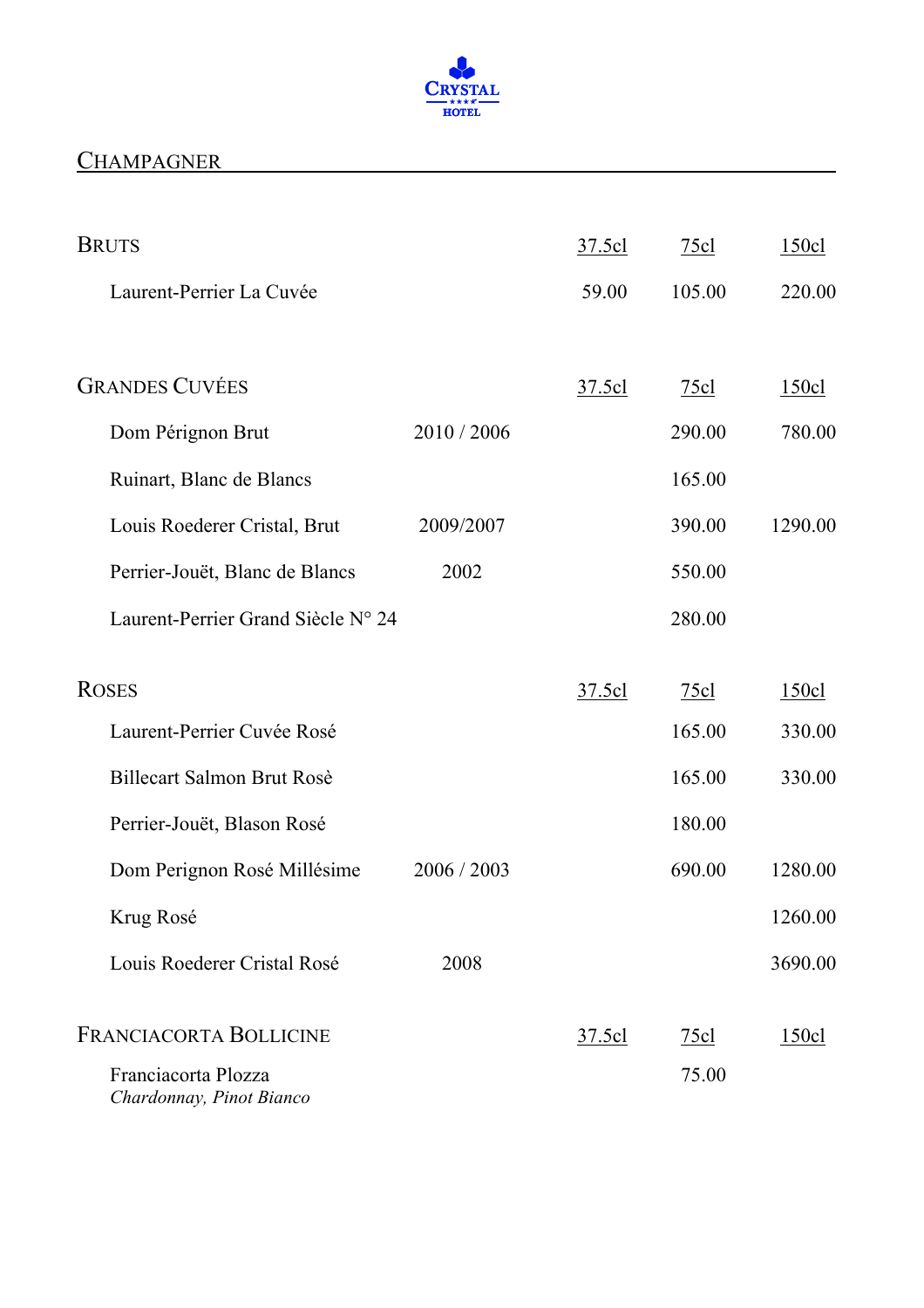

# MAGNUM, JEROBOAM UND MATUSALEM FLASCHEN

#### ITALIEN

| 50 & 50 IGT, Avignonesi Capannelle<br>Merlot, Sangiovese                                    | 2016 | 150c1 | 450.00 |
|---------------------------------------------------------------------------------------------|------|-------|--------|
| Brunello di Montalcino DOCG, Mastrojanni<br>Sangiovese grosso                               | 2016 | 150c1 | 270.00 |
| Amarone DOCG, Cesari<br>Corvina, Rondinella, Molinara                                       | 2016 | 150c1 | 188.00 |
| Concerto IGT, Castello di Fonterutoli<br>Sangiovese, Cabernet Sauvignon                     | 2018 | 150c1 | 215.00 |
| Entu IGT, Tenuta Masone Mannu<br>Carignano, Merlot, Cabernet S.                             | 2015 | 150c1 | 185.00 |
| Terre Brune DOC Superiore, Santadi<br>Carignano                                             | 2016 | 150c1 | 230.00 |
| Simbiosi IGT, Bindi Sergardi<br>Merlot, Cabernet S.                                         | 2015 | 300cl | 330.00 |
| Arnione DOC, Campo alla Sughera<br>Cabernet Sauvignon, Merlot, Cabernet Franc, Petit Verdot | 2016 | 150c1 | 215.00 |
| Arnione DOC, Campo alla Sughera<br>Cabernet Sauvignon, Merlot, Cabernet Franc, Petit Verdot | 2016 | 300cl | 430.00 |
| <b>SCHWEIZ</b>                                                                              |      |       |        |
| Lamone Merlot del Ticino DOC, Pelossi<br>Merlot                                             | 2019 | 150cl | 198.00 |
| FRANKREICH                                                                                  |      |       |        |
| Château Brane Cantenac Grand Cru Classé<br>Cabernet Sauvignon, Merlot, Cabernet Franc       | 2011 | 150c1 | 325.00 |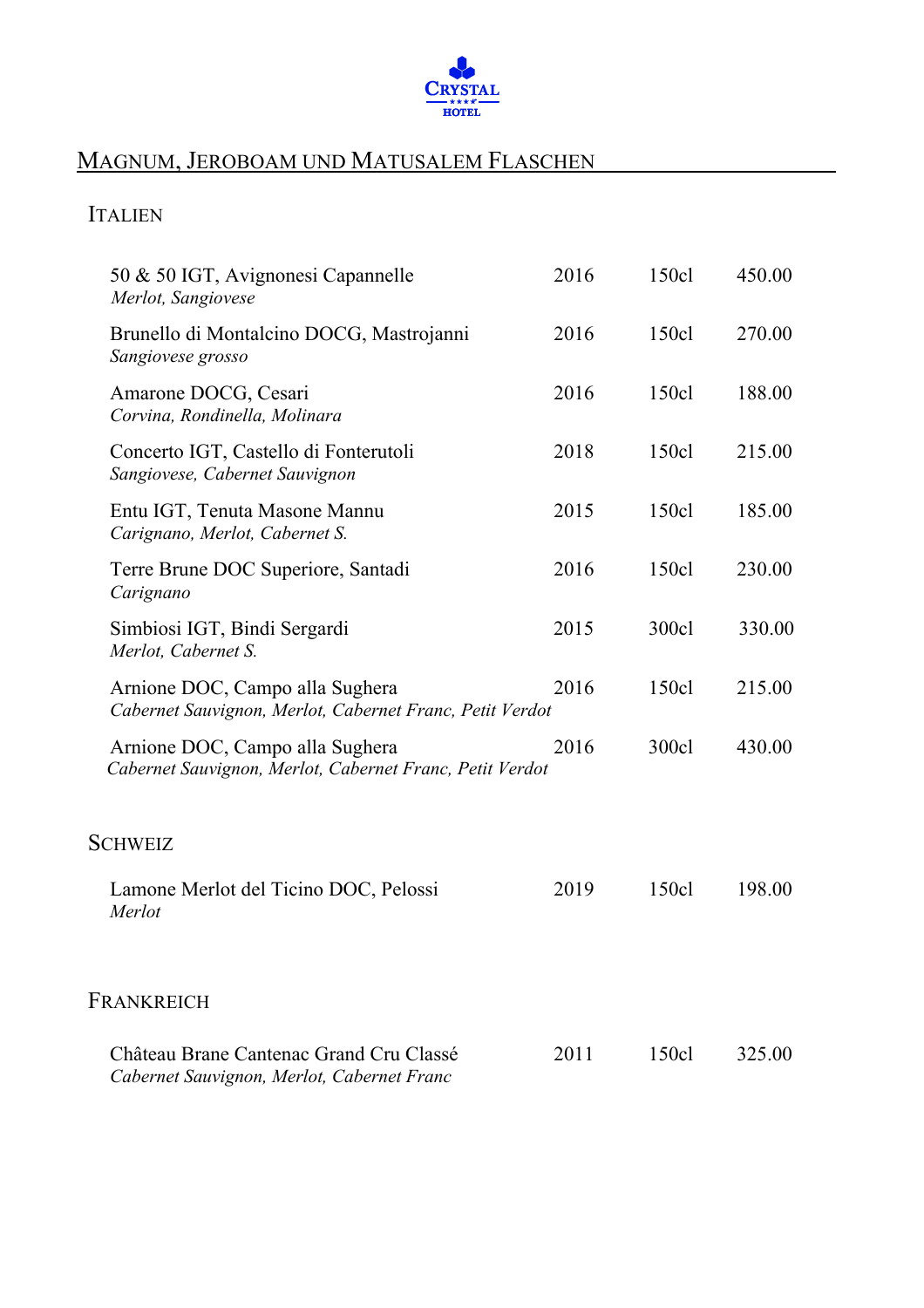

### KLEINE FLASCHEN

| CHAMPAGNER/PROSECCO                                                 |      |        |       |
|---------------------------------------------------------------------|------|--------|-------|
| <b>Laurent Perrier Brut</b>                                         |      | 37.5cl | 59.00 |
| Prosecco Le Colture                                                 |      | 37.5cl | 35.00 |
| WEISSWEINE                                                          |      |        |       |
| Roero Arneis Recit DOCG, Monchiero Carbone<br><b>Arneis</b>         | 2020 | 37.5cl | 25.00 |
| Soave Classico DOC, Gini<br>Garganega, Trebbiano                    | 2020 | 37.5cl | 29.00 |
| Sauvignon Collio Cerò, Venica & Venica<br>Sauvignon                 | 2020 | 37.5cl | 35.00 |
| <b>SÜSSWEINE</b>                                                    |      |        |       |
| <b>ITALIEN</b>                                                      |      |        |       |
| Ben Ryé Passito, Donnafugata<br>Zibibbo                             | 2017 | 37.5cl | 78.00 |
| FRANKREICH                                                          |      |        |       |
| Chateau Rieussec 1 er Cru Classé<br>Semillon, Sauvignon, Muscadelle | 2015 | 37.5cl | 89.00 |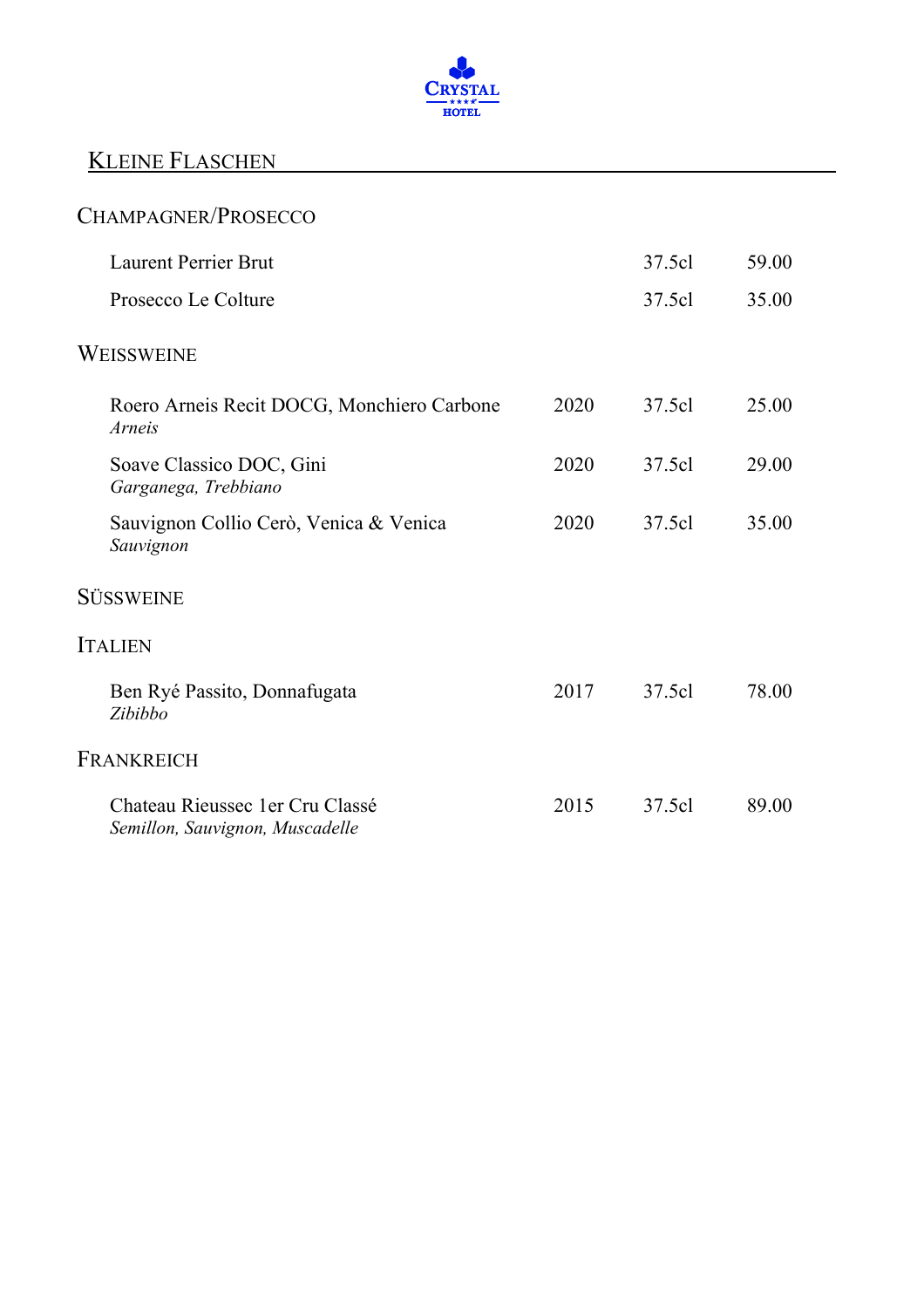

# KLEINE FLASCHEN

#### **SCHWEIZ**

| Merlot Baiocco, Guido Brivio<br>Merlot     | 2019 | 37.5cl | 28.00 |
|--------------------------------------------|------|--------|-------|
| Riflessi d'Epoca, Guido Brivio<br>Merlot   | 2019 | 37.5cl | 48.00 |
| Pinot Noir Tradiziun, Liesch<br>Pinot Noir | 2020 | 37.5cl | 28.00 |
| Pinot Noir Prezius, Liesch<br>Pinot Noir   | 2020 | 37.5cl | 44.00 |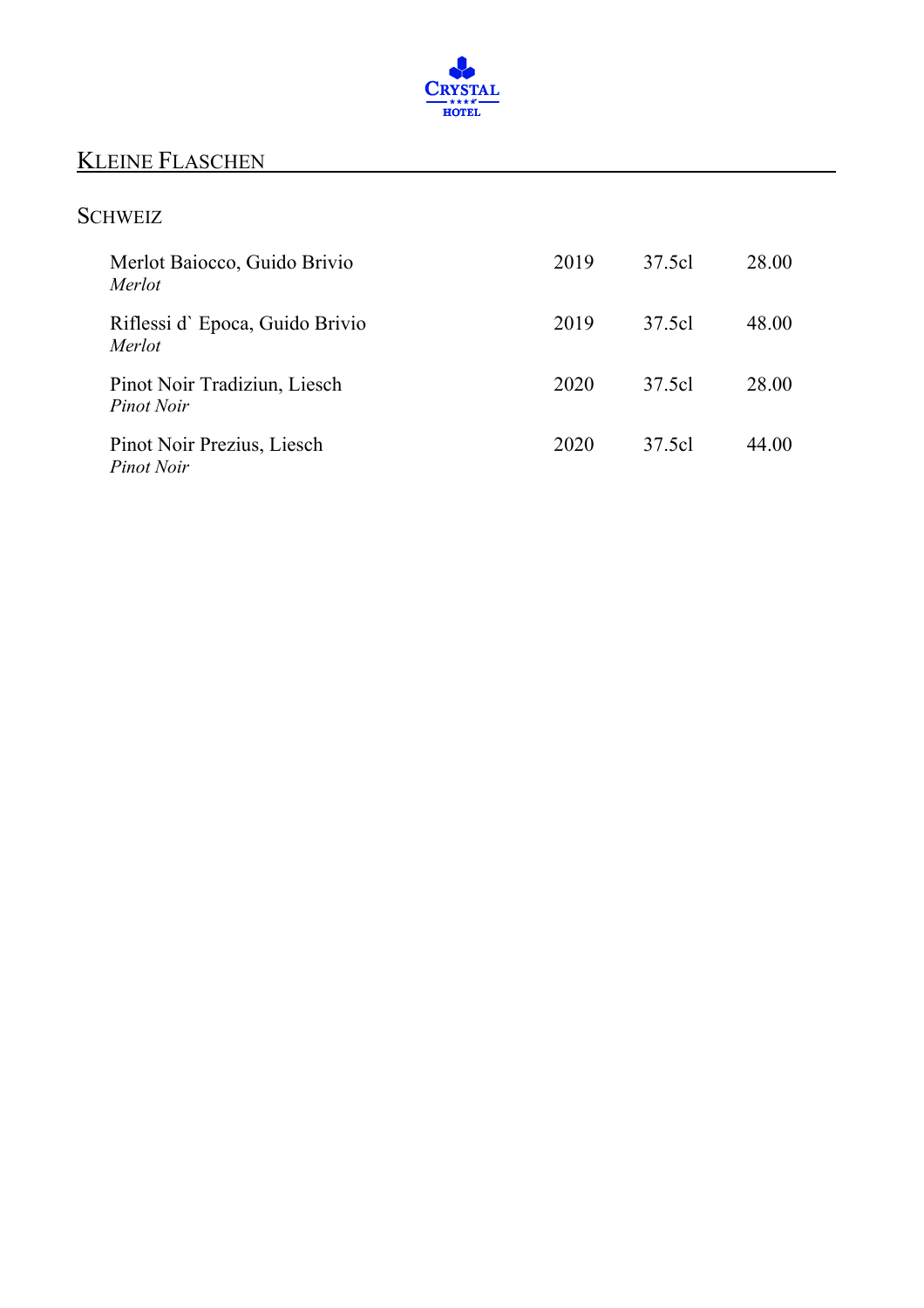

#### OFFENWEINE

| <b>WEISS</b>                                                        |      | 10c1  | 0.5cl |
|---------------------------------------------------------------------|------|-------|-------|
| Pinot Grigio, Terre di Ger                                          | 2020 | 7.50  |       |
| Riesling & Sylvaner, Marugg                                         | 2019 | 7.50  |       |
| <b>ROT</b>                                                          |      | 10c1  | 0.5c1 |
| Pinot Noir Graubünden                                               | 2018 | 8.00  |       |
| Chateau Bel Air Bordeaux                                            | 2019 | 7.50  |       |
| <b>CHAMPAGNER</b>                                                   |      | 10c1  |       |
| <b>Laurent Perrier Brut</b>                                         |      | 18.00 |       |
| Laurent Perrier Rosé                                                |      | 24.00 |       |
| FRANCIACORTA                                                        |      | 10c1  | 0.5cl |
| Franciacorta Brut, Plozza<br>Chardonnay, Pinot Bianco               |      | 12.00 |       |
| <b>SÜSSWEINE</b>                                                    |      | 10c1  | 0.5cl |
| Ben Ryé Passito, Donnafugata<br>Zibibbo                             | 2017 |       | 12.00 |
| Château Rieussec 1 er Cru Classé<br>Semillon, Sauvignon, Muscadelle | 2015 |       | 15.00 |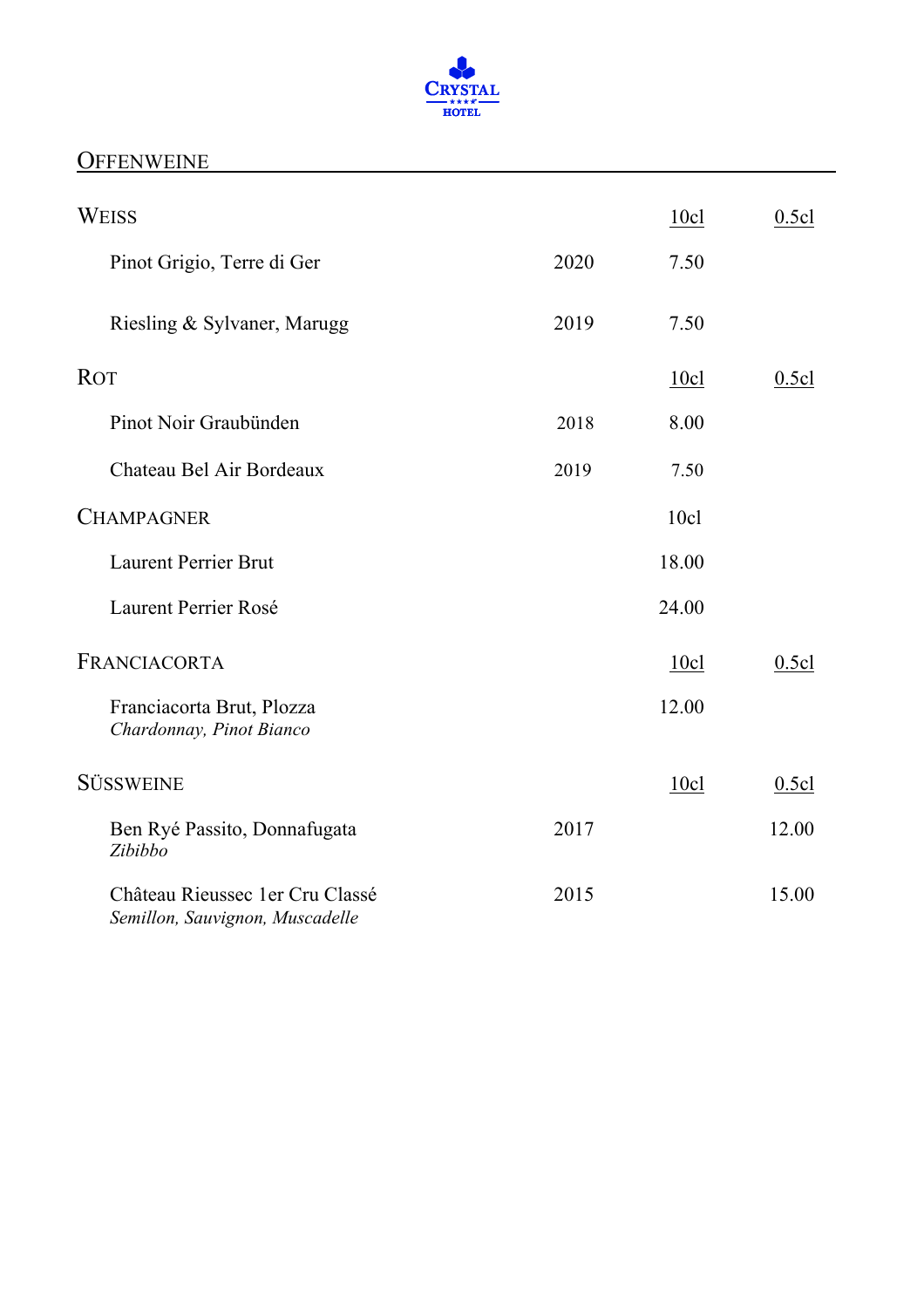

### WEISSWEINE SCHWEIZ

| <b>GRAUBÜNDEN MALANS</b>                          |      |      |       |
|---------------------------------------------------|------|------|-------|
| Weissburgunder AOC, Peter Wegelin                 | 2018 | 75c1 | 69.00 |
| Malanser Chardonnay AOC, Peter Wegelin            | 2019 | 75c1 | 69.00 |
| Pinot Gris AOC, Liesch                            | 2021 | 75c1 | 62.00 |
| <b>GRAUBÜNDEN MAIENFELD</b>                       |      |      |       |
| Pinot Gris AOC, Stäger                            | 2020 | 75c1 | 69.00 |
| Chardonnay AOC, Stäger                            | 2020 | 75c1 | 75.00 |
| <b>GRAUBÜNDEN JENINS</b>                          |      |      |       |
| Riesling & Sylvaner AOC, Georg Schlegel           | 2019 | 75c1 | 59.00 |
| Pinot Blanc AOC, Pelizzatti                       | 2021 | 75c1 | 69.00 |
| <b>GRAUBÜNDEN FLÄSCH</b>                          |      |      |       |
| Riesling & Sylvaner AOC, Daniel Marugg            | 2019 | 75c1 | 59.00 |
| Weissburgunder AOC, Jann Marugg                   | 2019 | 75c1 | 65.00 |
| Chardonnay AOC, Jann Marugg                       | 2019 | 75c1 | 69.00 |
| <b>WAADT</b>                                      |      |      |       |
| St. Saphorin Roche Ronde, J&P.Testuz<br>Chasselas | 2021 | 75c1 | 51.00 |
| <b>TESSIN</b>                                     |      |      |       |
| Merlot Bianco La Contrada DOC, Guido Brivio       | 2021 | 75cl | 55.00 |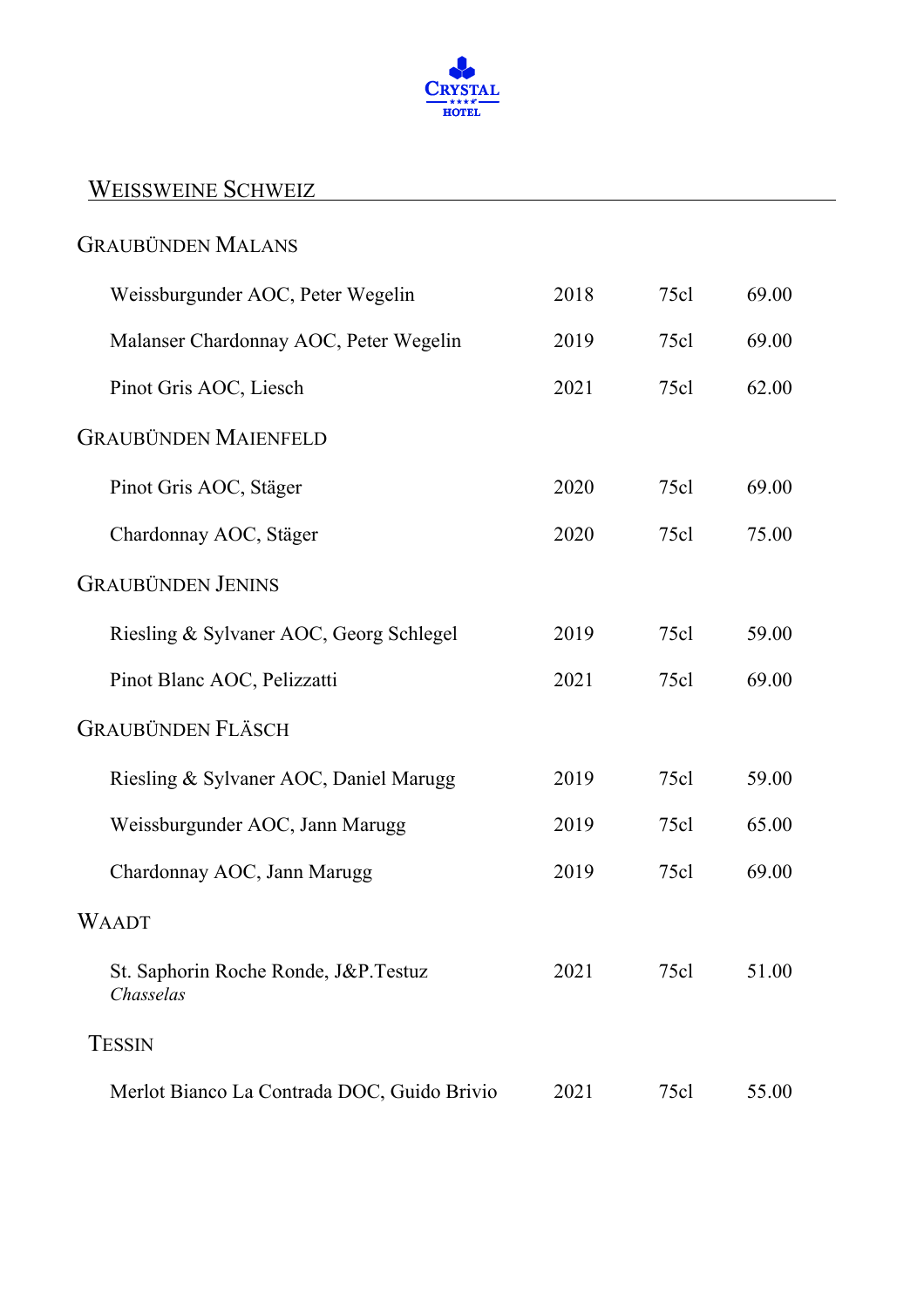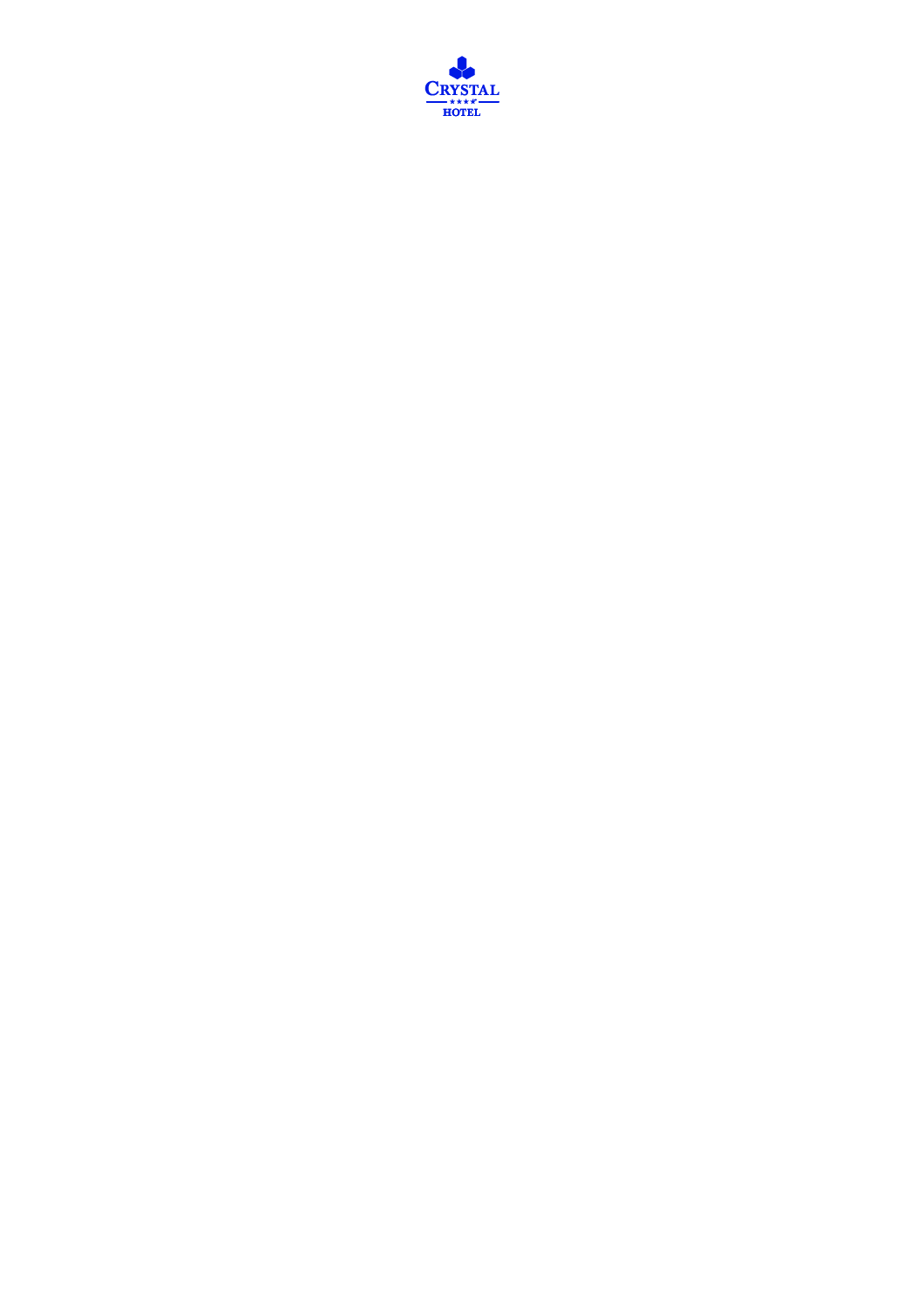

### WEISSWEINE FRANKREICH

| <b>BOURGOGNE CHABLIS</b>                                                          |      |      |        |
|-----------------------------------------------------------------------------------|------|------|--------|
| Chablis 1 <sup>er</sup> Cru AC Beauroy, Alain Geoffroy<br>Chardonnay              | 2018 | 75c1 | 65.00  |
| Chablis 1 <sup>er</sup> Cru AC Vosgros, Picq<br>Chardonnay                        | 2018 | 75c1 | 78.00  |
| Chablis Grand Cru AC Les Clos, Alain Geoffroy<br>Chardonnay                       | 2018 | 75c1 | 115.00 |
| BOURGOGNE COTE D'OR                                                               |      |      |        |
| Santenay 1 <sup>er</sup> Cru AC Clos des Mouches, D. Clair<br>Chardonnay          | 2018 | 75c1 | 85.00  |
| Chassagne Montrachet AC, Chanson<br>Chardonnay                                    | 2018 | 75c1 | 115.00 |
| Meursault 1 <sup>er</sup> Cru AC Carmes, Colin Morey<br>Chardonnay                | 2018 | 75c1 | 115.00 |
| Puligny Montrachet AC, Chanson<br>Chardonnay                                      | 2019 | 75c1 | 115.00 |
| Puligny Montrachet 1 <sup>er</sup> Cru AC La Garenne, D. Clair 2016<br>Chardonnay |      | 75c1 | 155.00 |
| Corton Charlemagne Grand Cru AC, Domaine Rapet 2016<br>Chardonnay                 |      | 75c1 | 195.00 |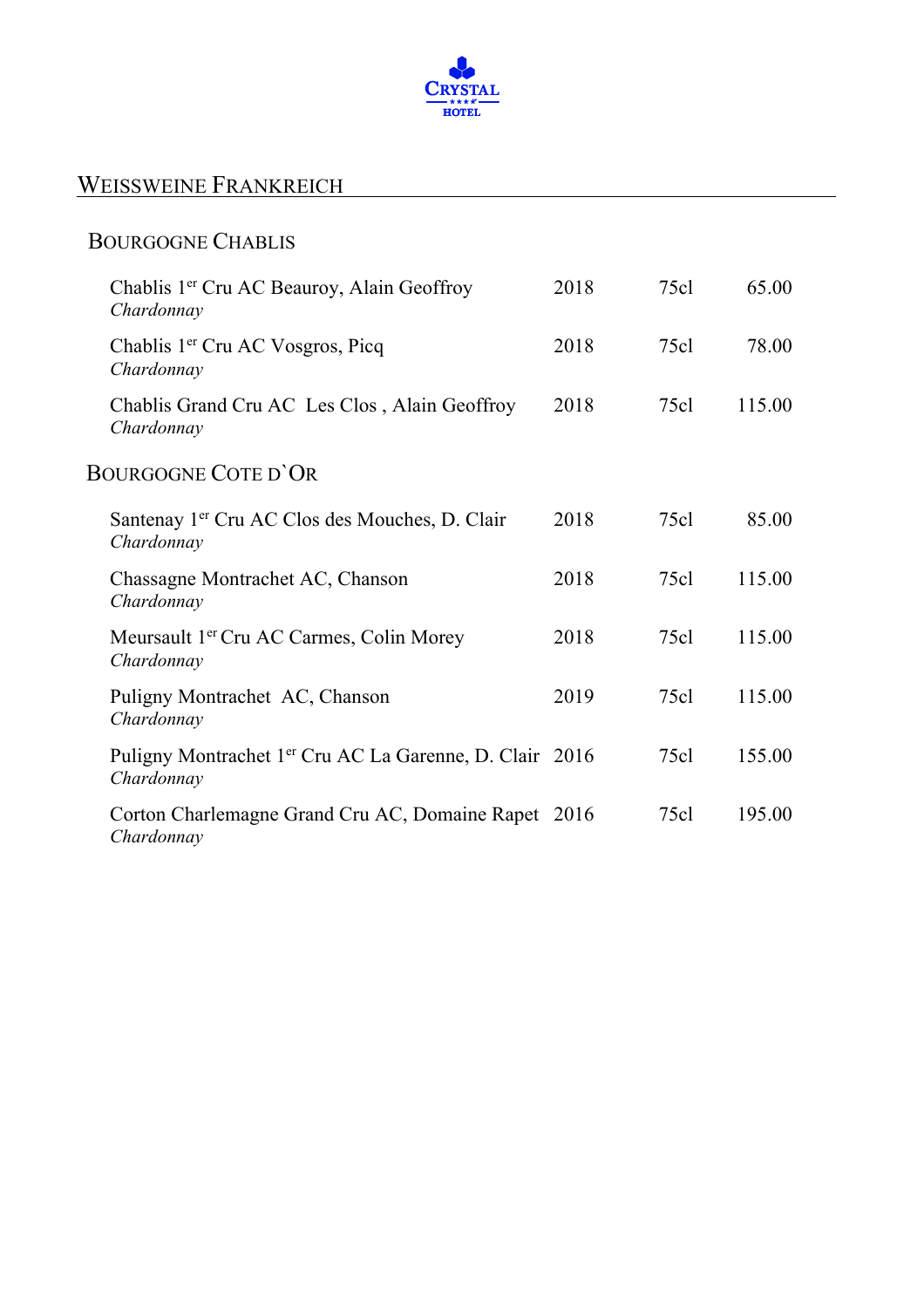

### WEISSWEINE ITALIEN

| FRIULI                                                                      |      |      |        |
|-----------------------------------------------------------------------------|------|------|--------|
| Pinot Bianco Tàlis Collio DOC, Venica & Venica                              | 2020 | 75c1 | 65.00  |
| <b>PIEMONTE</b>                                                             |      |      |        |
| Arneis Langhe DOCG, Ceretto                                                 | 2020 | 75c1 | 52.00  |
| Gavi di Gavi Rolona DOCG, Castellari Bergaglio<br>Cortese                   | 2021 | 75c1 | 53.00  |
| Chardonnay Langhe DOC, Moccagatta                                           | 2021 | 75c1 | 53.00  |
| <b>VENETO</b>                                                               |      |      |        |
| Il Disperato IGT, Buglioni<br>Garganega                                     | 2020 | 75c1 | 51.00  |
| <b>UMBRIA</b>                                                               |      |      |        |
| Orvieto Classico DOC Castello della Sala, Antinori<br>Grechetto, Chardonnay | 2021 | 75c1 | 53.00  |
| Cervaro della Sala IGT, Antinori<br>Chardonnay, Grechetto                   | 2019 | 75c1 | 125.00 |
| <b>SICILIA</b>                                                              |      |      |        |
| Vigna di Gabri DOC, Donnafugata<br>Catarratto, Ansonica                     | 2019 | 75c1 | 59.00  |
| Chardonnay Barrique La Fuga DOC, Donnafugata                                | 2020 | 75c1 | 55.00  |
| <b>ROSE ITALIEN</b>                                                         |      |      |        |
| Salento Rosato IGT, Baroncelli                                              | 2019 | 75c1 | 49.00  |
| <b>ROSÈ SCHWEIZ</b>                                                         |      |      |        |
| Sasso Chierico Rosè DOC, Antognini<br>Merlot                                | 2021 | 75c1 | 59.00  |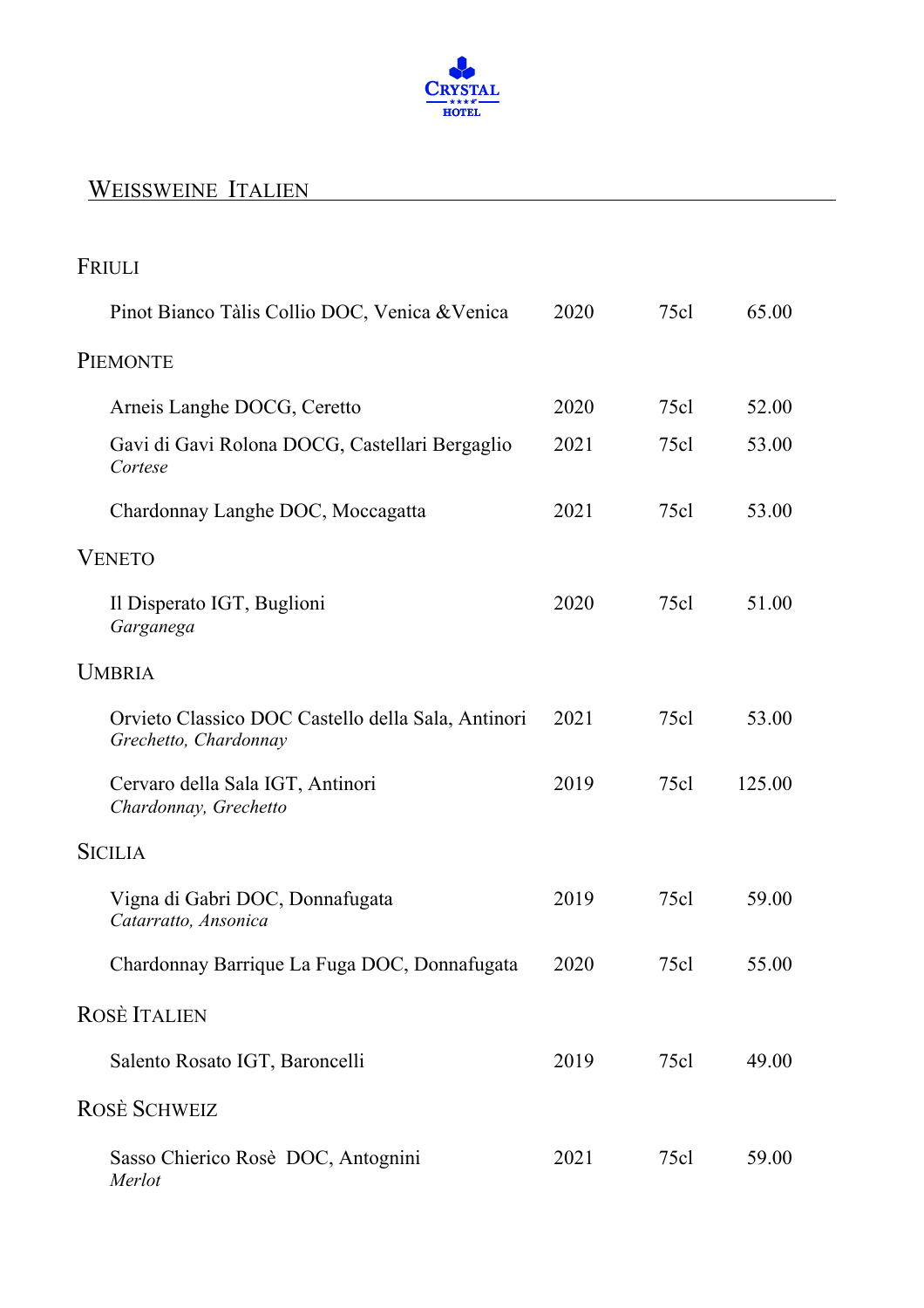

## ROTWEINE SCHWEIZ GRAUBÜNDEN

#### GRAUBÜNDEN MALANS

| Pinot Noir Village AOC, Georg Fromm   | 2020 | 75c1 | 65.00 |
|---------------------------------------|------|------|-------|
| Pinot Noir Tradiziun, Liesch          | 2020 | 75c1 | 57.00 |
| Pinot Noir Prezius, Liesch            | 2020 | 75c1 | 85.00 |
| <b>GRAUBÜNDEN JENINS</b>              |      |      |       |
| Pinot Noir AOC, A.Pelizzatti          | 2019 | 75c1 | 68.00 |
| Pinot Noir Eichholz AOC, A.Pelizzatti | 2020 | 75c1 | 79.00 |
| <b>GRAUBÜNDEN MAIENFELD</b>           |      |      |       |
| Pinot Noir Classique AOC, M.Stäger    | 2020 | 75c1 | 68.00 |
| Pinot Noir Barrique AOC, M.Stäger     | 2019 | 75c1 | 89.00 |
| <b>GRAUBÜNDEN FLÀSCHER</b>            |      |      |       |
| Blauburgunder AOC, Gat Luz            | 2019 | 75c1 | 59.00 |
| Pinot Noir AOC, Daniel Marugg         | 2019 | 75c1 | 62.00 |
| <b>GRAUBÜNDEN ZIZERS</b>              |      |      |       |
| Pinot Noir Classique, Cantina Ratti   | 2018 | 75c1 | 54.00 |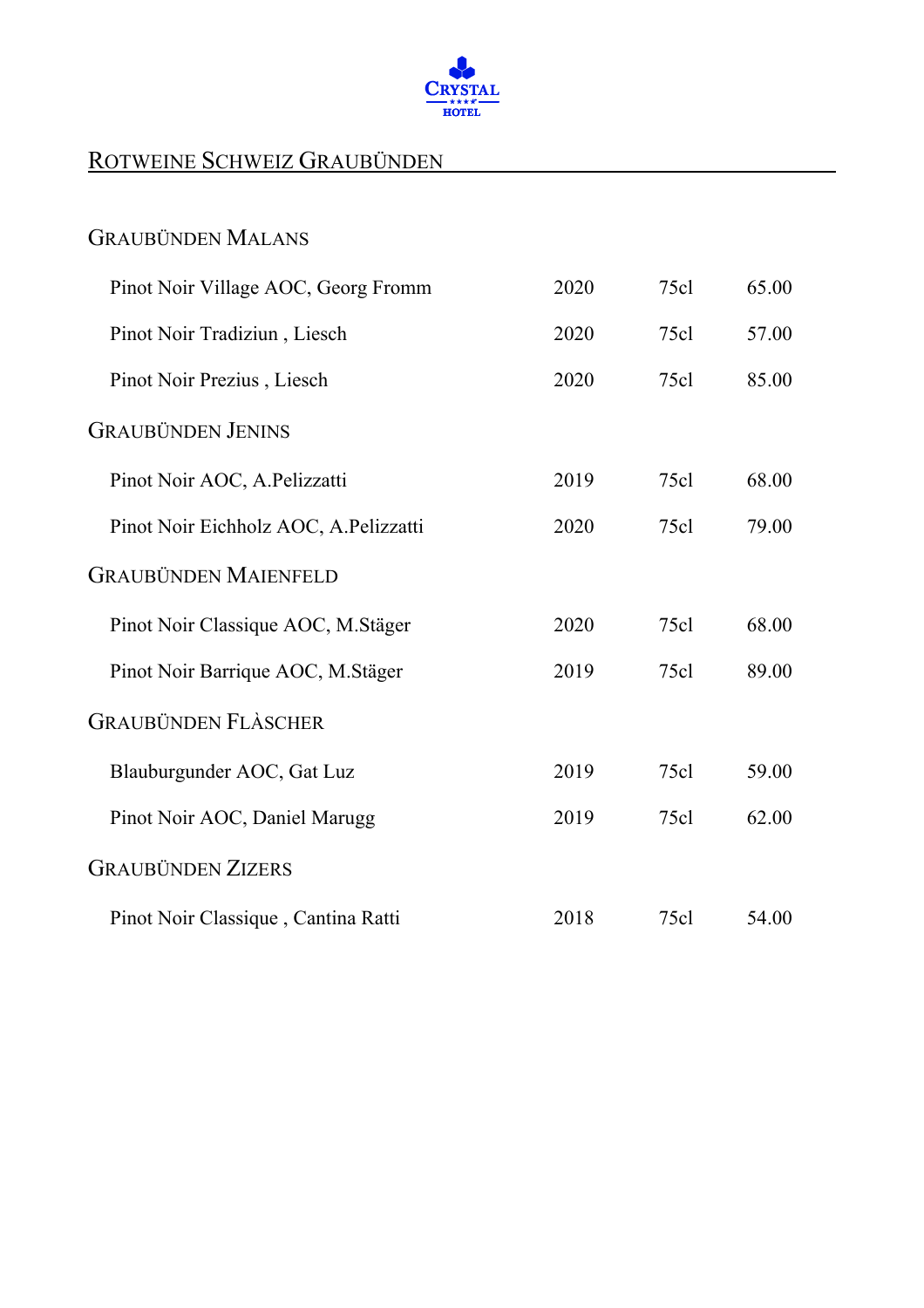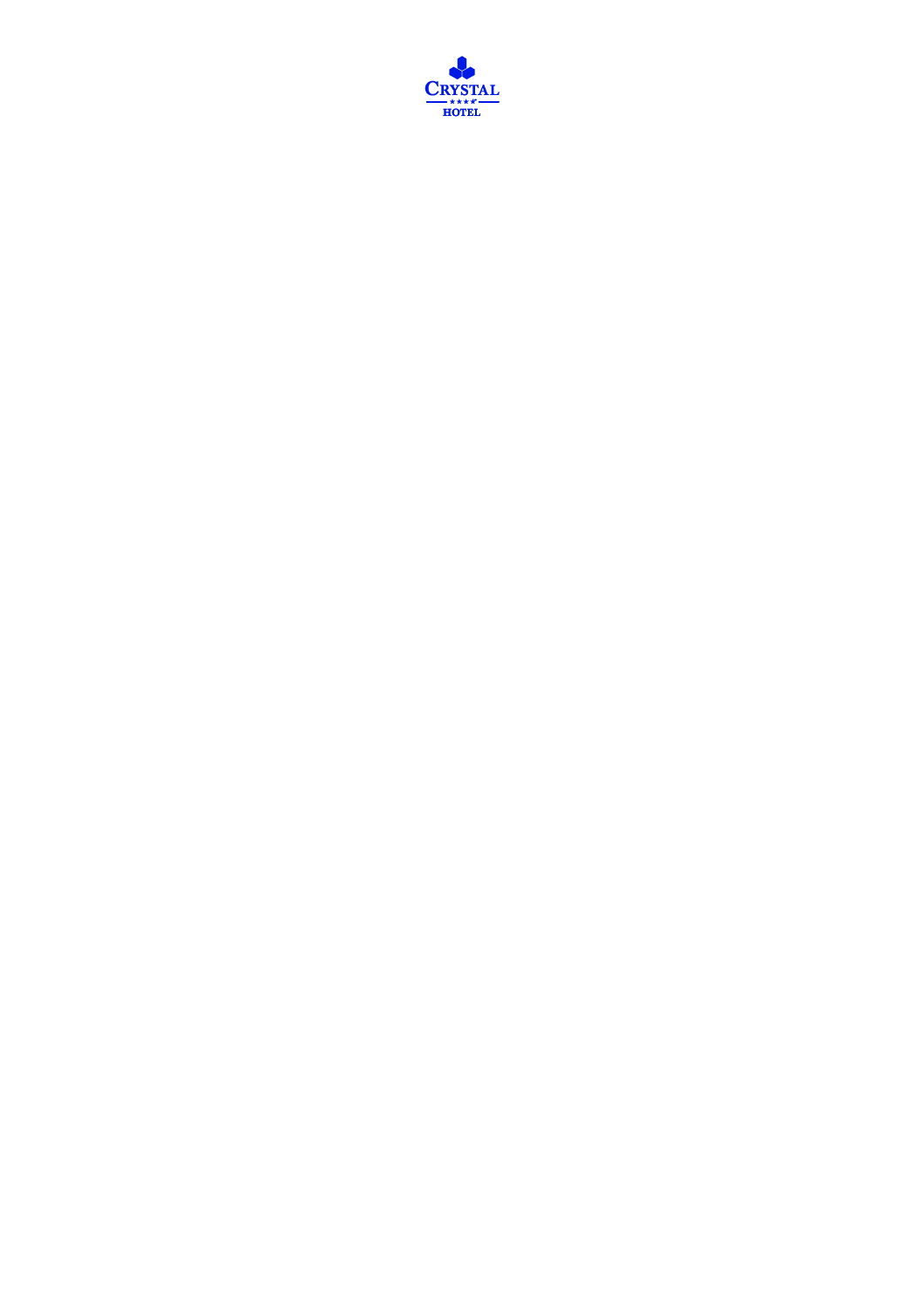

#### ROTWEINE SCHWEIZ

| <b>TESSIN</b>                                            |      |      |        |
|----------------------------------------------------------|------|------|--------|
| Baiocco DOC, Guido Brivio<br>Merlot                      | 2019 | 75c1 | 55.00  |
| Dogaia Barrique DOC, Guido Brivio<br>Gamaret, Merlot     | 2019 | 75c1 | 79.00  |
| Vigna D'Antan DOC, Guido Brivio<br>Merlot, Cabernet      | 2017 | 75c1 | 89.00  |
| Riflessi d'Epoca DOC, Guido Brivio<br>Merlot             | 2019 | 75c1 | 93.00  |
| Platinum Barrique DOC, Guido Brivio<br>Merlot            | 2019 | 75c1 | 195.00 |
| Lamone DOC, Pelossi<br>Merlot                            | 2019 | 75c1 | 89.00  |
| Costamagna Riserva, Tamborini<br>Merlot                  | 2015 | 75c1 | 135.00 |
| Quattromani, Tamborini, Brivio, Delea, Gialdi<br>Merlot  | 2014 | 75c1 | 155.00 |
| Sasso Chierico, Azienda Agr. Antognini<br>Merlot         | 2017 | 75c1 | 69.00  |
| Sasso Chierico Riserva, Azienda Agr. Antognini<br>Merlot | 2018 | 75c1 | 85.00  |
| Comano Doc Ticino, Tamborini<br>Merlot                   | 2016 | 75c1 | 115.00 |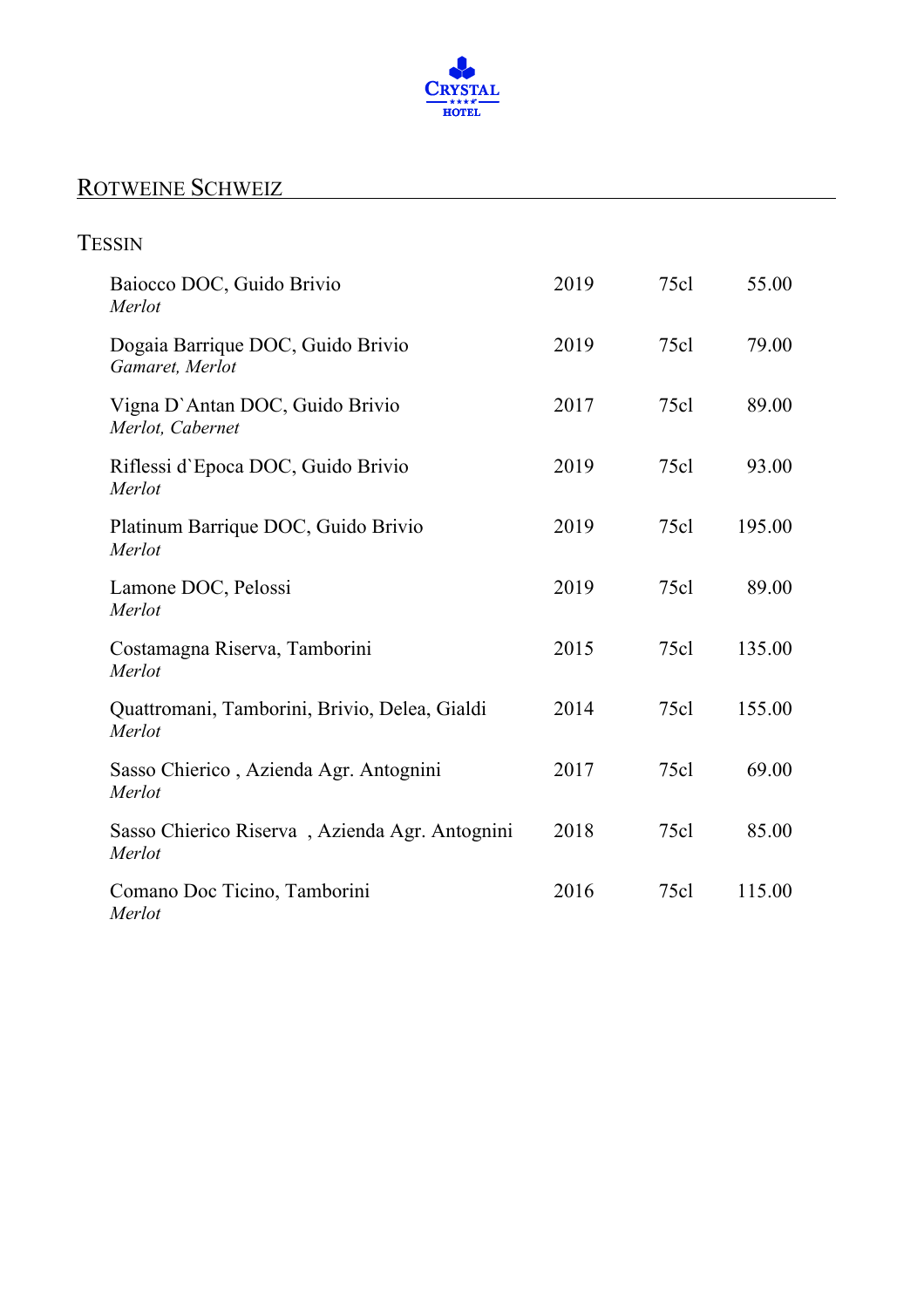

#### BOURGOGNE – CÔTE DE BEAUNE

| Santenay 1 <sup>er</sup> Cru, Beauregard, Chanson<br><b>Pinot Noir</b>                     | 2016 | 75c1 | 89.00    |
|--------------------------------------------------------------------------------------------|------|------|----------|
| Beaune Clos des Marconnets 1 <sup>er</sup> Cru, Chanson<br><b>Pinot Noir</b>               | 2016 | 75cl | 95.00    |
| Beaune 1er Cru Les Cents Vignes, D. Rapet et Fils<br><b>Pinot Noir</b>                     | 2015 | 75c1 | 99.00    |
| Corton Pougets Grand Cru, D. Rapet et Fils<br><b>Pinot Noir</b>                            | 2016 | 75c1 | 185.00   |
| <b>BOURGOGNE – CÔTE DE NUITS</b>                                                           |      |      |          |
| Nuits Saint Georges 1er Cru Vaucrains, J.Chauvenet<br><b>Pinot Noir</b>                    | 2016 | 75c1 | 165.00   |
| Nuits Saint Georges 1 <sup>er</sup> Cru Les Murgers, D. Bertagna 2016<br><b>Pinot Noir</b> |      | 75c1 | 195.00   |
| Vosne Romanée AOC Villages, E. Rouget<br><b>Pinot Noir</b>                                 | 2013 | 75cl | 255.00   |
| <b>BOURGOGNE – CÔTE D'OR</b>                                                               |      |      |          |
| Pernand Vergelesses 1er Cru, Chanson<br><b>Pinot Noir</b>                                  | 2016 | 75c1 | 89.00    |
| Pernand Vergelesses 1 <sup>er</sup> Cru, D. Rapet et Fils<br><b>Pinot Noir</b>             | 2016 | 75c1 | 95.00    |
| Chambertin AOC Grand Cru, Bernstein<br><b>Pinot Noir</b>                                   | 2012 | 75c1 | 1'855.00 |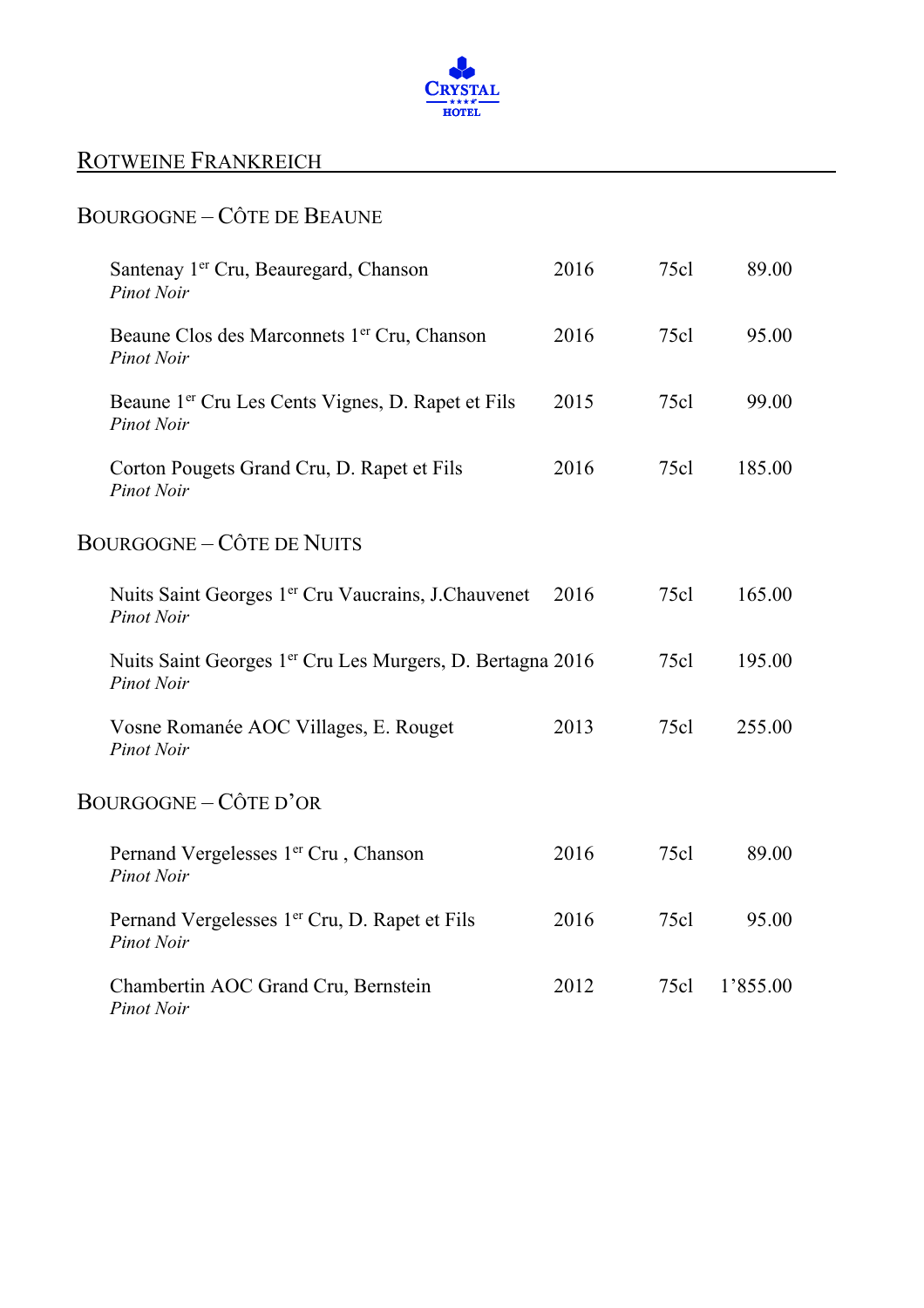

#### CÔTE DU RHONE

| Châteauneuf du Pape Réserve Vielles Vignes, Perrin 2015<br>Grenache, Mourvédre, Syrah | 75cl | 95.00  |
|---------------------------------------------------------------------------------------|------|--------|
| Châteauneuf du Pape Réserve Centenaire, A. Mathieu 2016<br>Grenache, Mourvédre, Syrah | 75cl | 119.00 |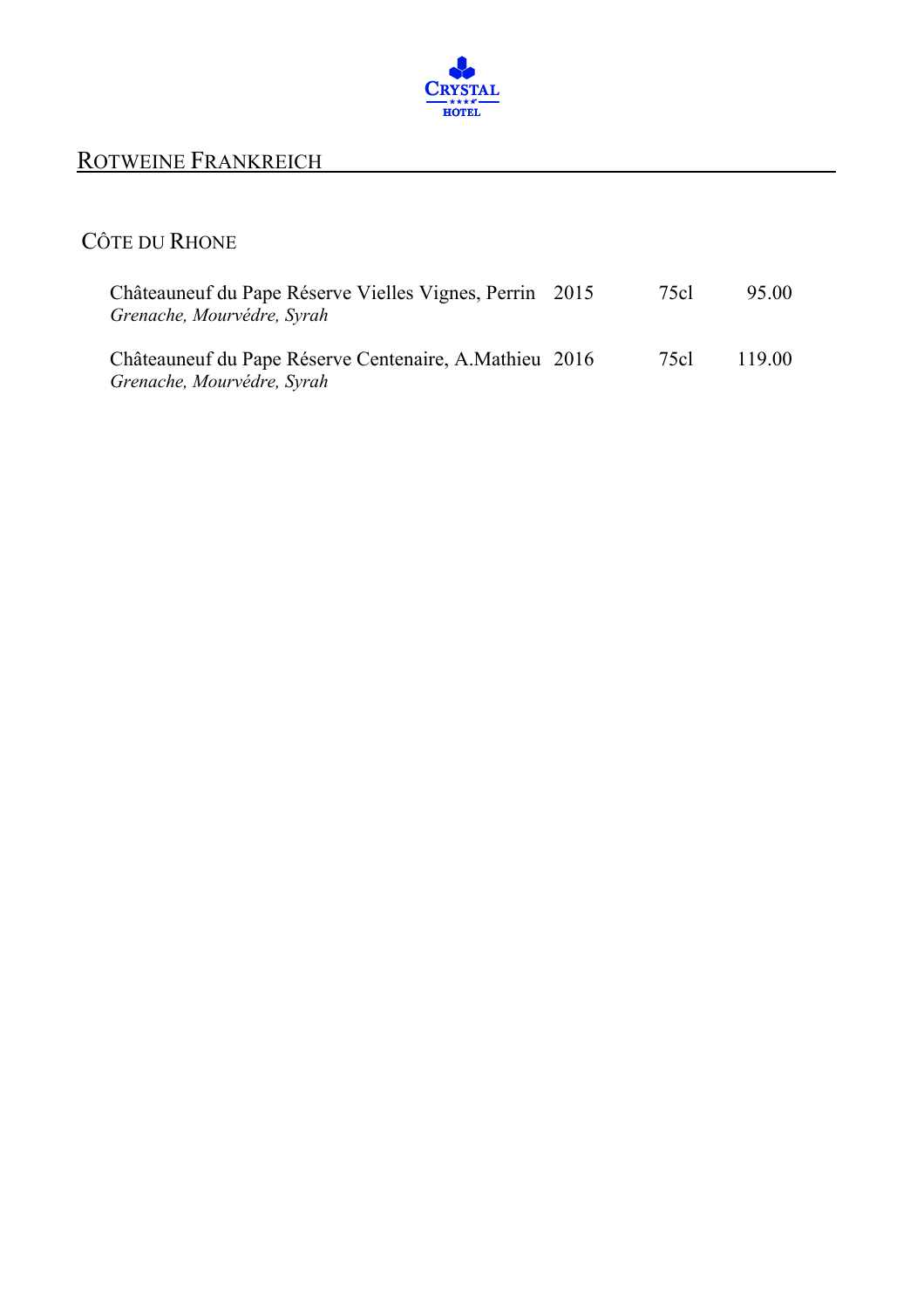

#### BORDEAUX – PESSAC LEOGNAN

| Château La Mission Haut Brion Grand Cru Classé<br>Cabernet Sauvignon, Merlot, Cabernet Franc | 2013         | 75c1         | 395.00           |
|----------------------------------------------------------------------------------------------|--------------|--------------|------------------|
| <b>ST. EMILION</b>                                                                           |              |              |                  |
| Château Lynsolence Grand Cru<br>Merlot, Cabernet Franc                                       | 2016         | 75c1         | 115.00           |
| Château Canon 1 er Grand Cru Classé B<br>Merlot, Cabernet Franc                              | 2006         | 75c1         | 275.00           |
| Château Cheval-Blanc 1 er Grand Cru Classé «A»<br>Cabernet Franc, Merlot                     | 1984<br>1993 | 75c1<br>75c1 | 890.00<br>850.00 |
| Château Angelus 1 er Grand Cru Classé A<br>Merlot, Cabernet Franc, Cabernet Sauvignon        | 2010         | 75c1         | 950.00           |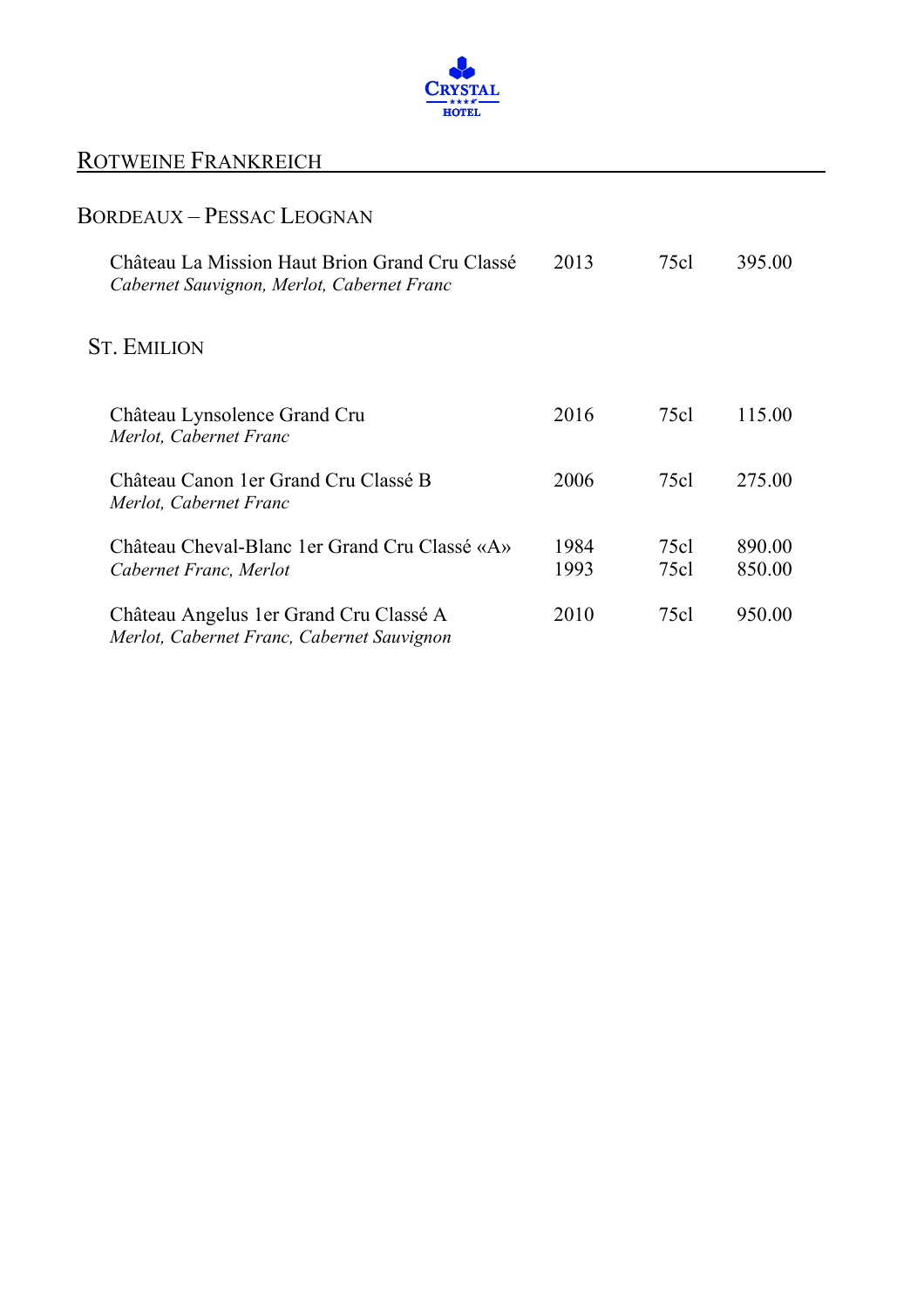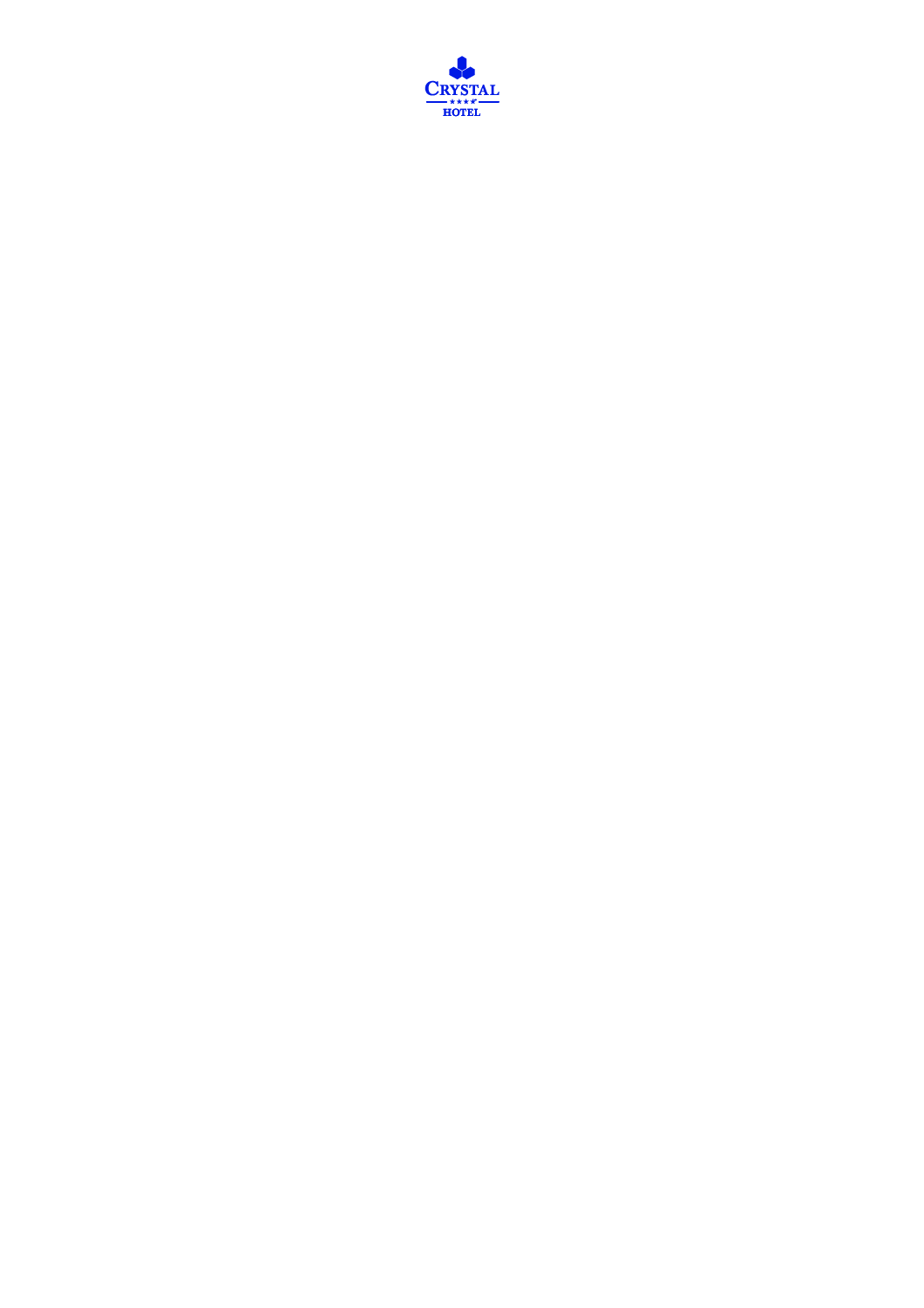

### PAUILLAC

| Château Batailley 5e Grand Cru Classé<br>Cabernet Sauvignon, Merlot, Petit Verdot                           | 2015 | 75c1 | 139.00 |
|-------------------------------------------------------------------------------------------------------------|------|------|--------|
| Château Mouton Rothschild 1 er Grand Cru Classé<br>Cabernet Sauvignon, Merlot, Petit Verdot, Cabernet Franc | 1999 | 75c1 | 890.00 |
| <b>POMEROL</b>                                                                                              |      |      |        |
| Château Clinet AOC<br>Merlot, Cabernet Sauvignon                                                            | 2014 | 75c1 | 195.00 |
| Château Gazin AOC<br>Merlot, Cabernet Sauvignon                                                             | 2015 | 75c1 | 215.00 |
| Vieux Château Certan Grand Cru Classé<br>Merlot, Cabernet Sauvignon, Cabernet Franc                         | 2006 | 75c1 | 455.00 |
| <b>ST.JULIEN</b>                                                                                            |      |      |        |
| Château Saint-Pierre 4 <sup>e</sup> Grand Cru Classé<br>Cabernet Sauvignon, Merlot, Cabernet Franc          | 2016 | 75c1 | 165.00 |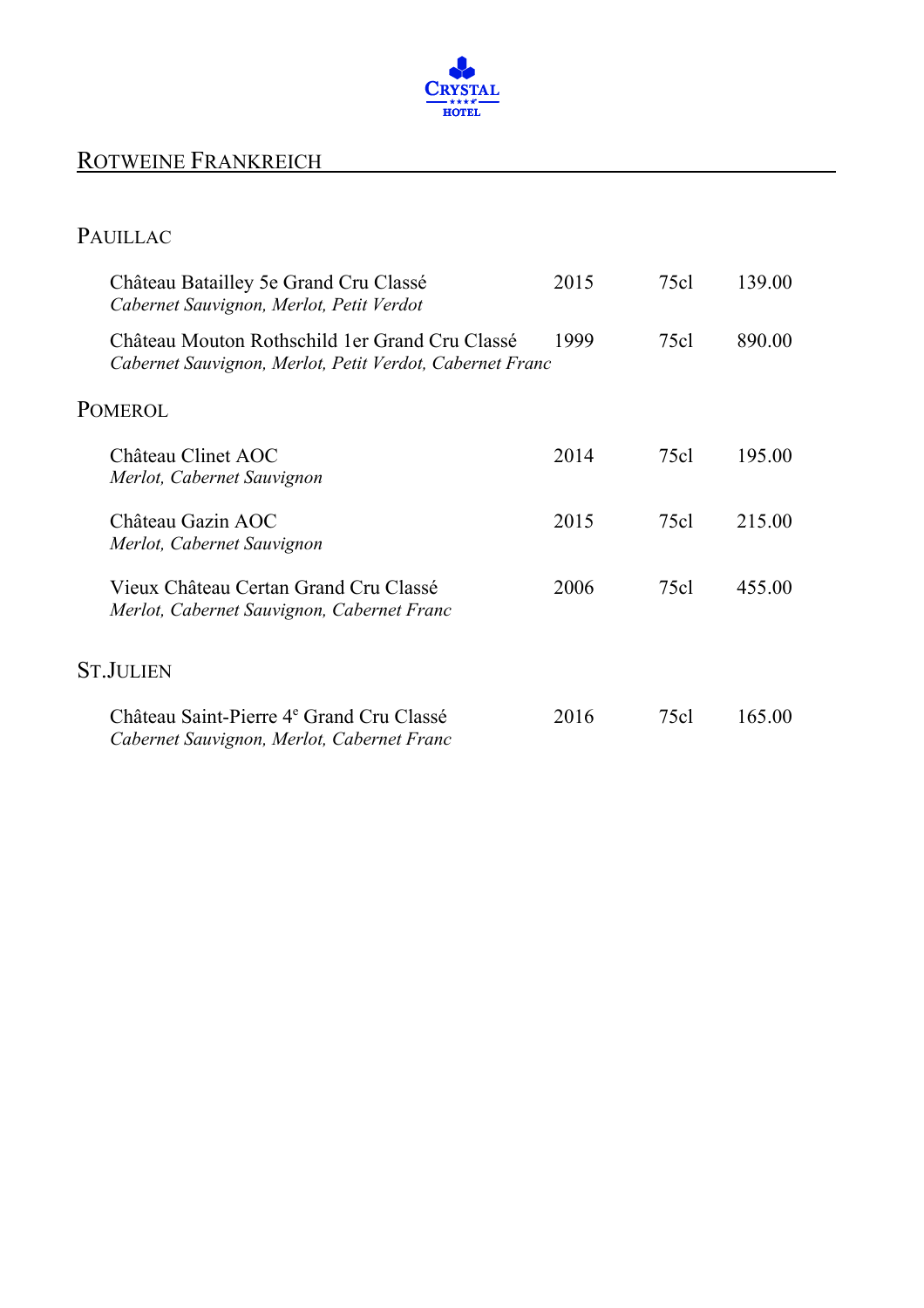

#### MARGAUX

| Château Monbrison Cru Bourgeois<br>Cabernet S, Merlot, Cabernet F.                           | 2016 | 75c1 | 99.00  |
|----------------------------------------------------------------------------------------------|------|------|--------|
| Château Prieurè Lichine 3e Grand Cru Classé<br>Cabernet S, Merlot, Petit Verdot              | 2013 | 75c1 | 125.00 |
| Château Boyd Cantenac 3e Grand Cru Classé<br>Cabernet S, Merlot, Cabernet F.                 | 2011 | 75c1 | 145.00 |
| Château Durfort Vivens 2e Grand Cru Classé<br>Cabernet S, Merlot, Cabernet F.                | 2017 | 75c1 | 145.00 |
| Château Giscours Grand Cru Classé<br>Cabernet S, Merlot, Cabernet F.                         | 2011 | 75c1 | 185.00 |
| Château Lascombes 2e Grand Cru Classé<br>Cabernet S, Merlot, Cabernet F.                     | 2015 | 75c1 | 195.00 |
| Château Malescot St. Exupéry 3e Grand Cru Classé<br>Cabernet S, Merlot, Cabernet F.          | 2015 | 75c1 | 195.00 |
| <b>ST.ESTÉPHE</b>                                                                            |      |      |        |
| Château Lafon Rochet 4e Grand Cru Classé<br>Cabernet S, Merlot, Cabernet Franc, Petit Verdot | 2016 | 75c1 | 135.00 |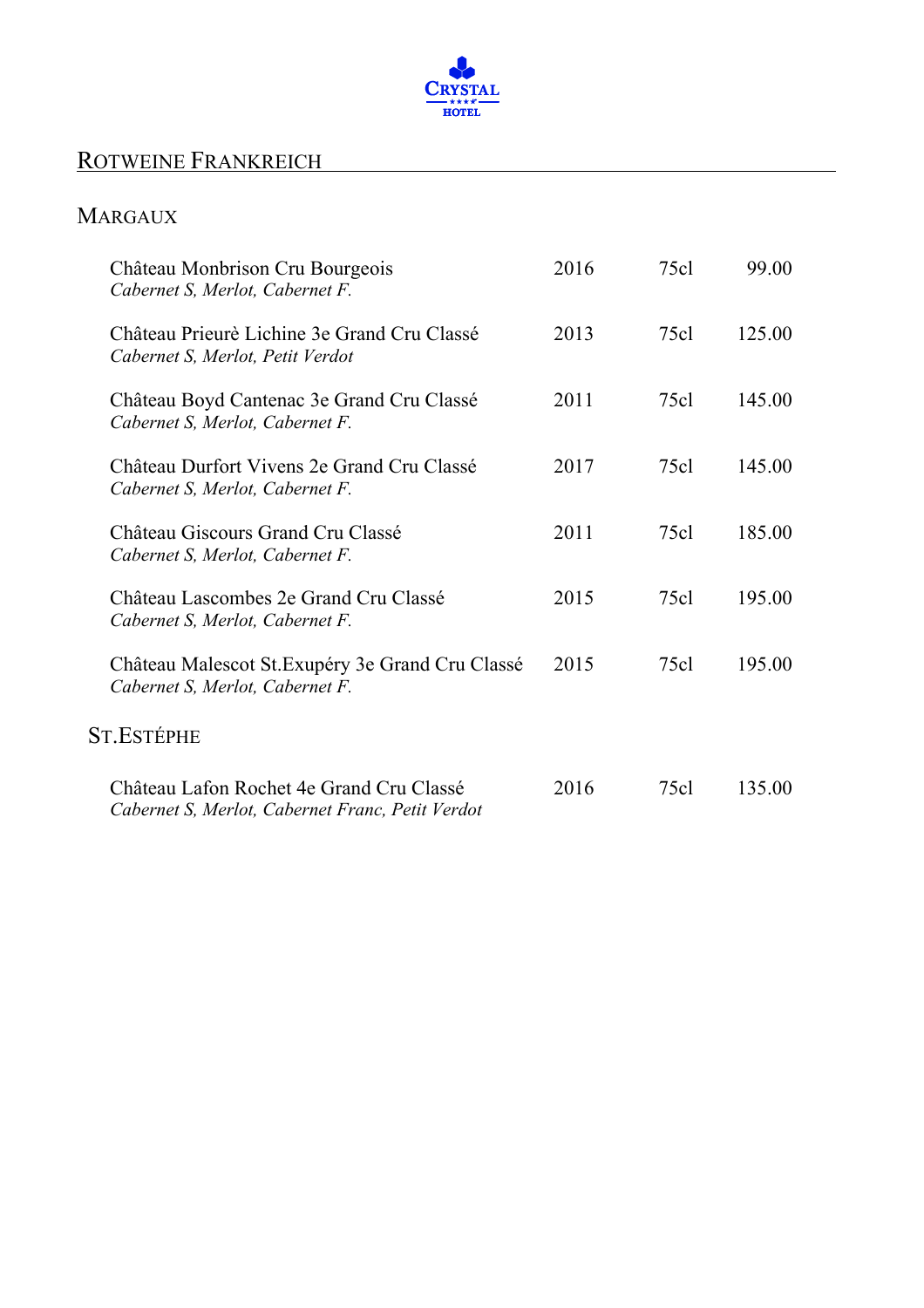

| LOMBARDEI VALTELLINA                                                     |      |      |        |
|--------------------------------------------------------------------------|------|------|--------|
| Numero 1 DOC, Plozza<br>Nebbiolo                                         | 2017 | 75c1 | 125.00 |
| PIEMONTE - BAROLO                                                        |      |      |        |
| Barolo Bussia DOCG, Fratelli Giacosa<br>Nebbiolo                         | 2015 | 75c1 | 89.00  |
| Barolo Riserva La Serra DOCG, A. Voerzio<br>Nebbiolo                     | 2015 | 75c1 | 95.00  |
| Barolo "1961" DOCG, Ciabot Berton<br>Nebbiolo                            | 2016 | 75c1 | 99.00  |
| Barolo Vigna Sori Ginestra DOCG, F.Conterno<br>Nebbiolo                  | 2018 | 75c1 | 185.00 |
| PIEMONTE - BARBARESCO                                                    |      |      |        |
| Barbaresco DOCG, Terre di Monte Olmo<br>Nebbiolo                         | 2015 | 75c1 | 79.00  |
| Barbaresco Basarin DOCG, Fratelli Giacosa<br>Nebbiolo                    | 2017 | 75c1 | 79.00  |
| PIEMONTE - BARBERA                                                       |      |      |        |
| Barbera d'Alba DOC, Rocche Costamagna<br><b>Barbera</b>                  | 2018 | 75c1 | 59.00  |
| PIEMONTE - LANGHE                                                        |      |      |        |
| Nebbiolo DOC, G.D.Vajra<br>Nebbiolo                                      | 2019 | 75c1 | 69.00  |
| <b>VENETO-AMARONE</b>                                                    |      |      |        |
| Amarone della Valpolicella DOCG, Cesari<br>Corvina, Rondinella, Molinara | 2016 | 75c1 | 95.00  |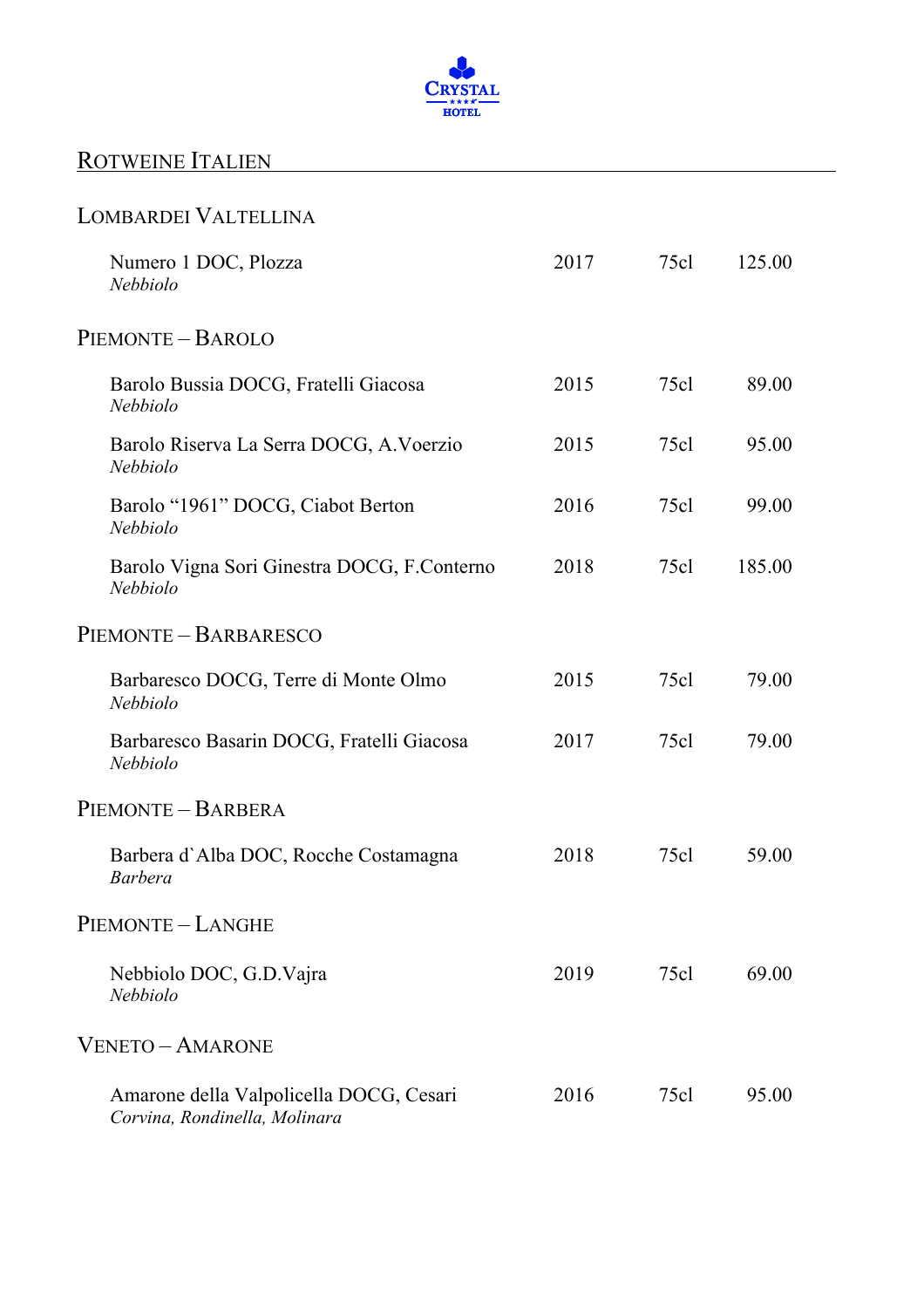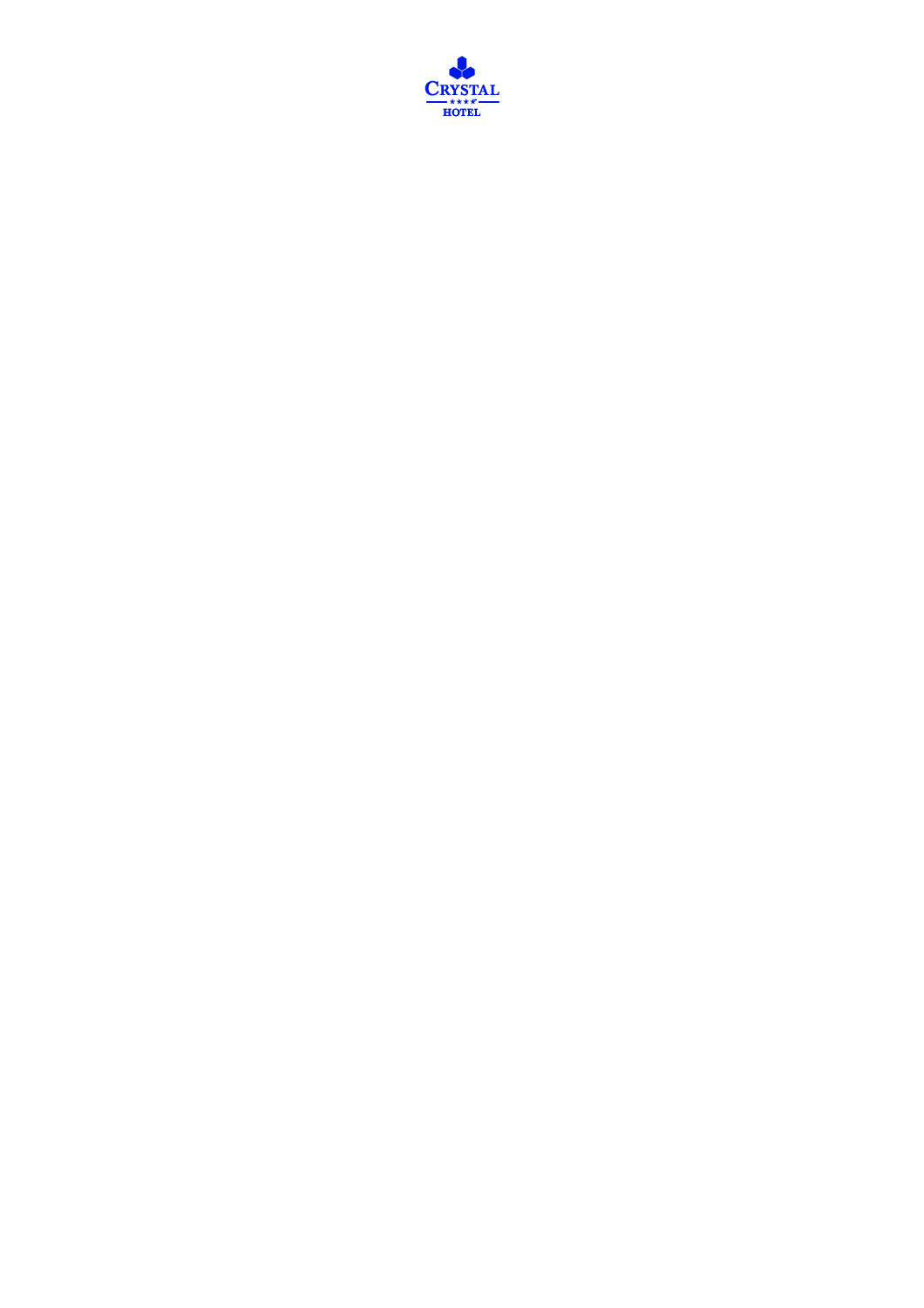

### TOSCANA – CHIANTI

| Sammarco IGT, Castello dei Rampolla<br>Cabernet Sauvignon, Sangiovese, Merlot    | 2016 | 75c1 | 135.00 |
|----------------------------------------------------------------------------------|------|------|--------|
| Concerto IGT, Mazzei Castello di Fonterutoli<br>Sangiovese, Cabernet Sauvignon   | 2018 | 75c1 | 115.00 |
| Bruno di Rocca IGT, Vecchie Terre di Montefili<br>Cabernet Sauvignon, Sangiovese | 2010 | 75c1 | 125.00 |
| Anfiteatro IGT, Vecchie Terre di Montefili<br>Sangiovese                         | 2016 | 75c1 | 185.00 |
| Cepparello IGT, Isole e Olena<br>Sangiovese                                      | 2017 | 75c1 | 175.00 |
| Siepi IGT, Mazzei Castello di Fonterutoli<br>Sangiovese, Merlot                  | 2018 | 75c1 | 185.00 |
| I Sodi di San Niccolo' IGT, Castellare<br>Sangiovese, Malvasia Nera              | 2017 | 75c1 | 145.00 |
| Solaia IGT, Marchesi Antinori<br>Cabernet Sauvignon, Cabernet Franc              | 2013 | 75c1 | 330.00 |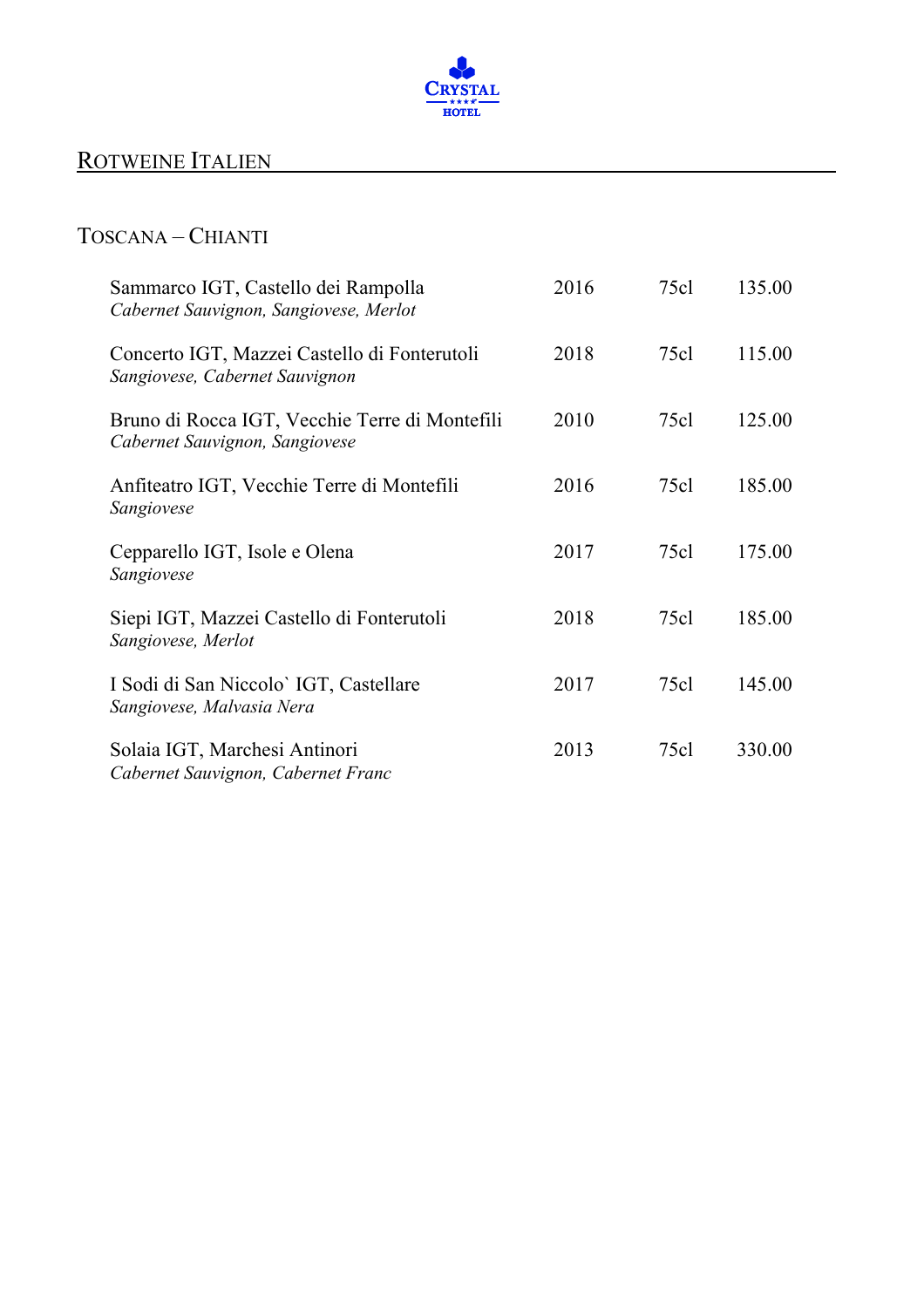

| <b>TOSCANA - BRUNELLO</b>                                                                               |      |      |        |
|---------------------------------------------------------------------------------------------------------|------|------|--------|
| Brunello di Montalcino DOCG, Villa le Prata<br>Sangiovese grosso                                        | 2015 | 75c1 | 89.00  |
| Brunello di Montalcino DOCG, Mastrojanni<br>Sangiovese grosso                                           | 2016 | 75c1 | 135.00 |
| TOSCANA - MONTEPULCIANO                                                                                 |      |      |        |
| Nobile di Montepulciano Riserva DOCG Lombardo<br>Sangiovese                                             | 2015 | 75c1 | 78.00  |
| 50 & 50 IGT, Avignonesi Capannelle<br>Merlot, Sangiovese                                                | 2016 | 75c1 | 195.00 |
| TOSCANA – MAREMMA                                                                                       |      |      |        |
| Morellino di Scansano Riserva DOCG, Mantellassi<br>Sangiovese, Alicante                                 | 2016 | 75c1 | 59.00  |
| Petra Rosso IGT, Petra<br>Merlot, Cabernet Sauvignon                                                    | 2017 | 75c1 | 115.00 |
| Le Serre Nuove dell'Ornellaia DOC, Antinori<br>Cabernet Sauvignon, Merlot, Cabernet Franc, Petit Verdot | 2018 | 75c1 | 115.00 |
| Ilatraia IGT, Brancaia<br>Cabernet Sauvignon, Petit Verdot, Cabernet Franc                              | 2017 | 75c1 | 135.00 |
| $TOSCANA - CARMIGNANO$                                                                                  |      |      |        |
| Trefiano Carmignano Riserva DOCG, T. Capezzana<br>Sangiovese, Cabernet Sauvignon, Canaiolo              | 2016 | 75c1 | 115.00 |
| Ugo Contini Bonacossi IGT, Tenuta di Capezzana<br>Sangiovese                                            | 2016 | 75c1 | 135.00 |
| <b>TOSCANA - BOLGHERI SUPERIORE</b>                                                                     |      |      |        |
| Arnione DOC, Campo alla Sughera<br>Cabernet Sauvignon, Merlot, Cabernet Franc, Petit Verdot             | 2016 | 75c1 | 98.00  |
| Campo alla Sughera IGT, Campo alla Sughera<br>Cabernet Sauvignon, Merlot, Cabernet Franc, Petit Verdot  | 2018 | 75c1 | 145.00 |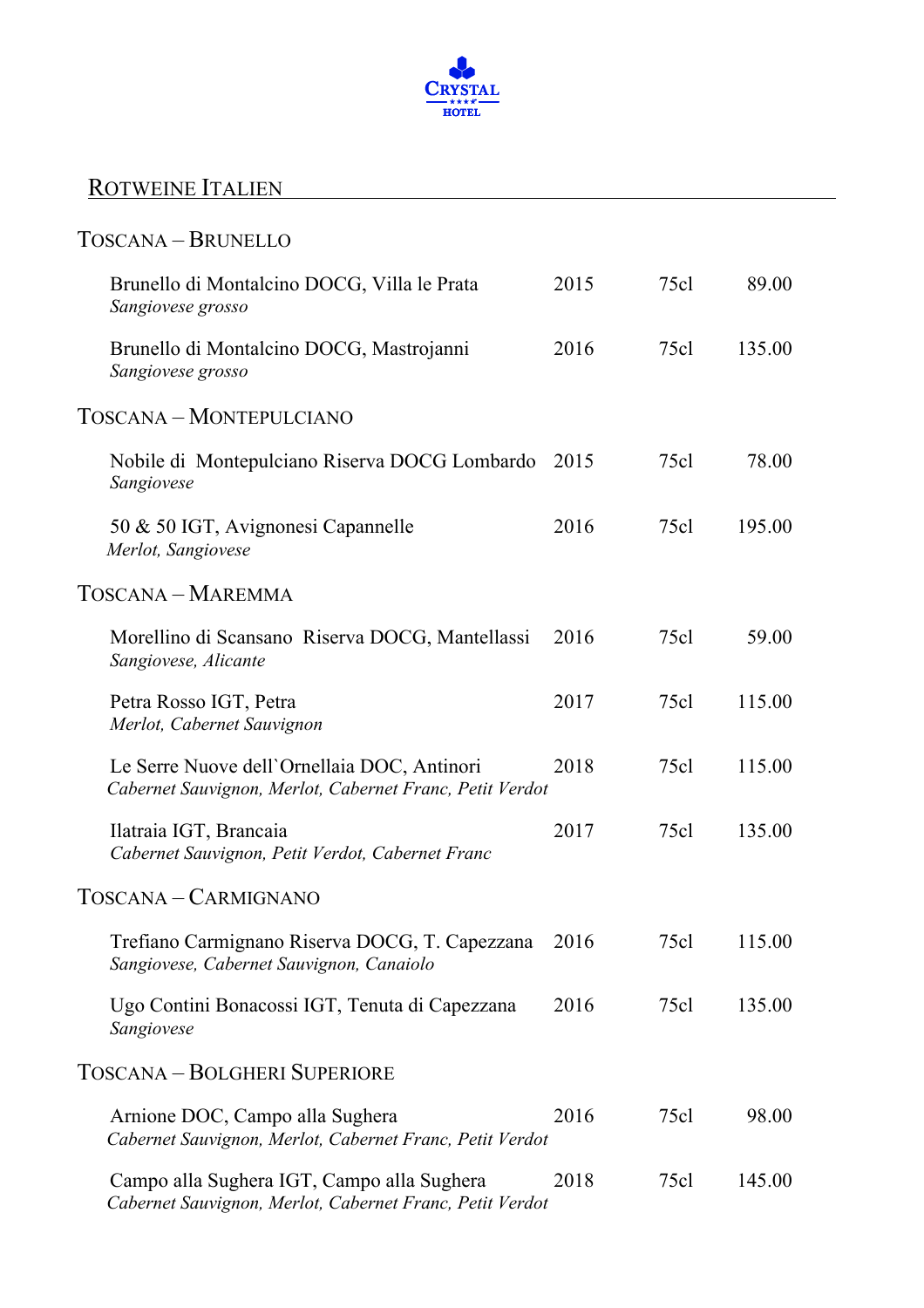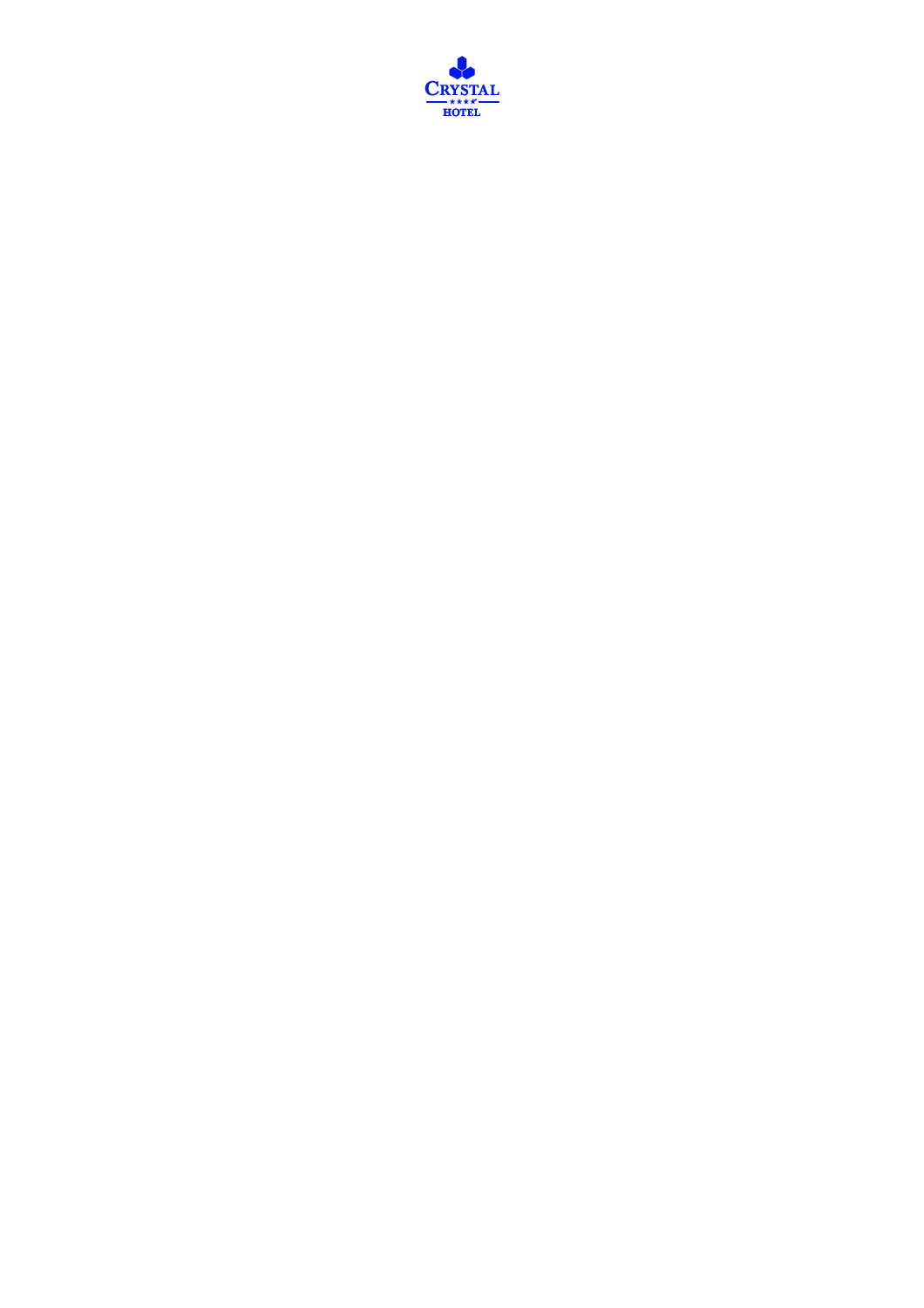

| <b>SICILIA</b>                                                          |      |                  |        |
|-------------------------------------------------------------------------|------|------------------|--------|
| Mille e una Notte IGT, Donnafugata<br>Nero d'Avola, Petit Verdot, Syrah | 2016 | 75c1             | 115.00 |
| SARDEGNA                                                                |      |                  |        |
| Terre Brune DOC, Santadi<br>Carignano, Sangiovese                       | 2016 | 75 <sub>cl</sub> | 115.00 |
| Entu IGT, Tenuta Masone Mannu<br>Carignano, Merlot, Cabernet S.         | 2016 | 75 <sub>cl</sub> | 89.00  |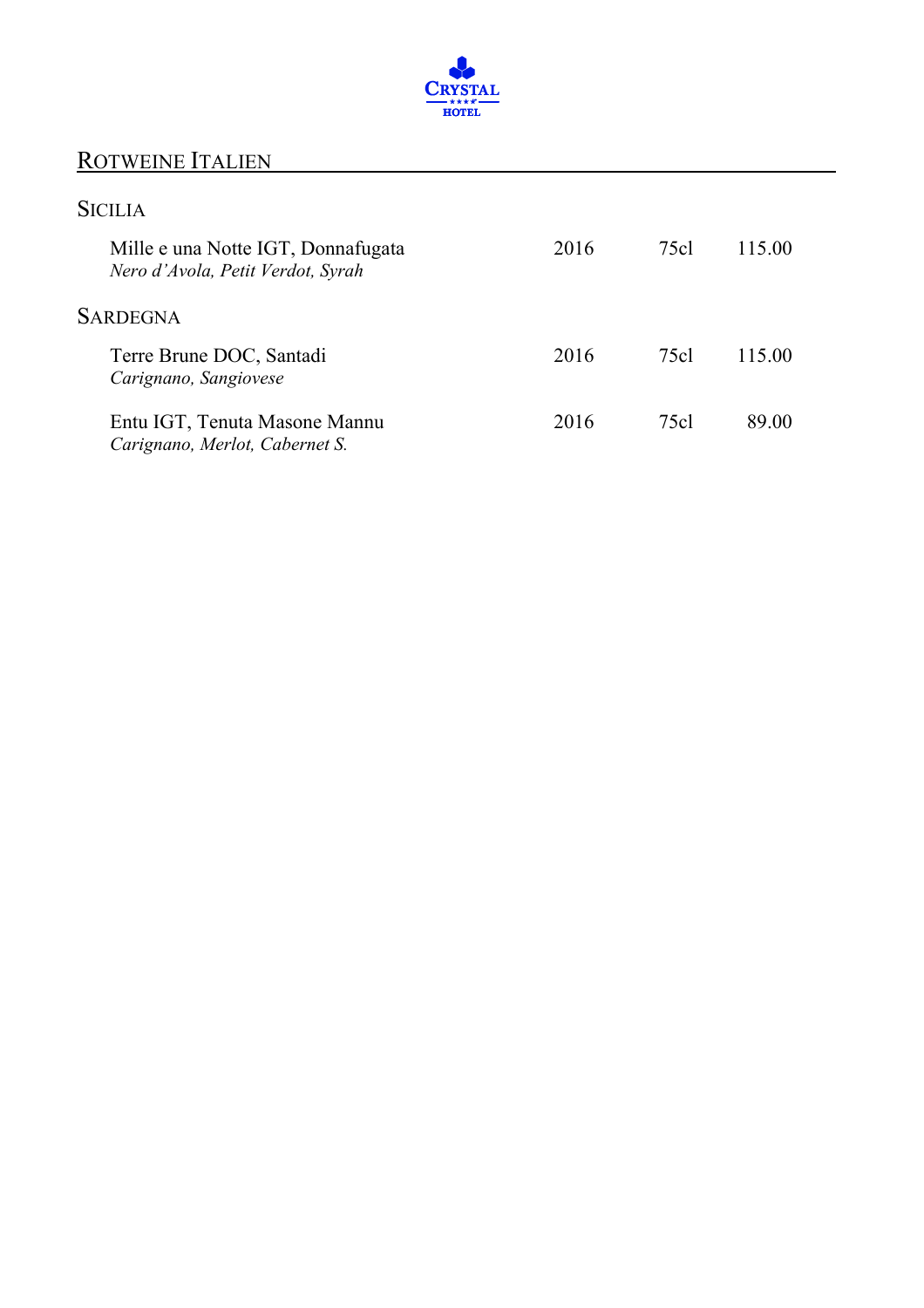

### ROTWEINE ÜBRIGE LÄNDER

| SPANIEN - PRIORAT                               |      |                  |       |
|-------------------------------------------------|------|------------------|-------|
| Nassos DOQ<br>Tempranillo                       | 2018 | 75 <sub>cl</sub> | 54.00 |
| $SPANIEN - RIOJA$                               |      |                  |       |
| Alegre Valganon DOC<br>Tempranillo, Garnacha    | 2018 | 75c1             | 54.00 |
| <b>SPANIEN - RIBERA DEL DUERO</b>               |      |                  |       |
| PSI by Pingus, Dominio de Pingus<br>Tempranillo | 2018 | 75 <sub>cl</sub> | 75.00 |